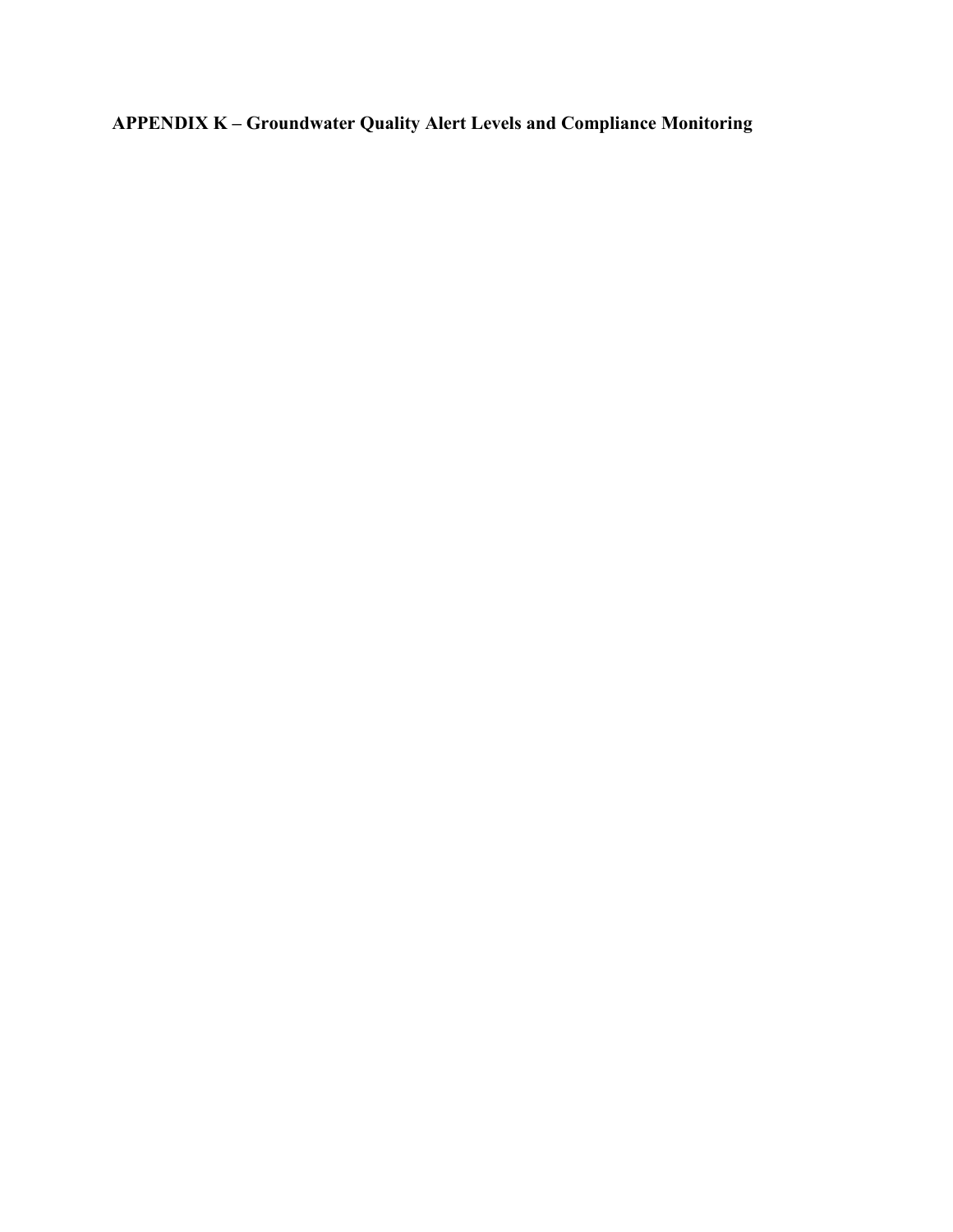**Exhibit P-1** 

**Alert Levels**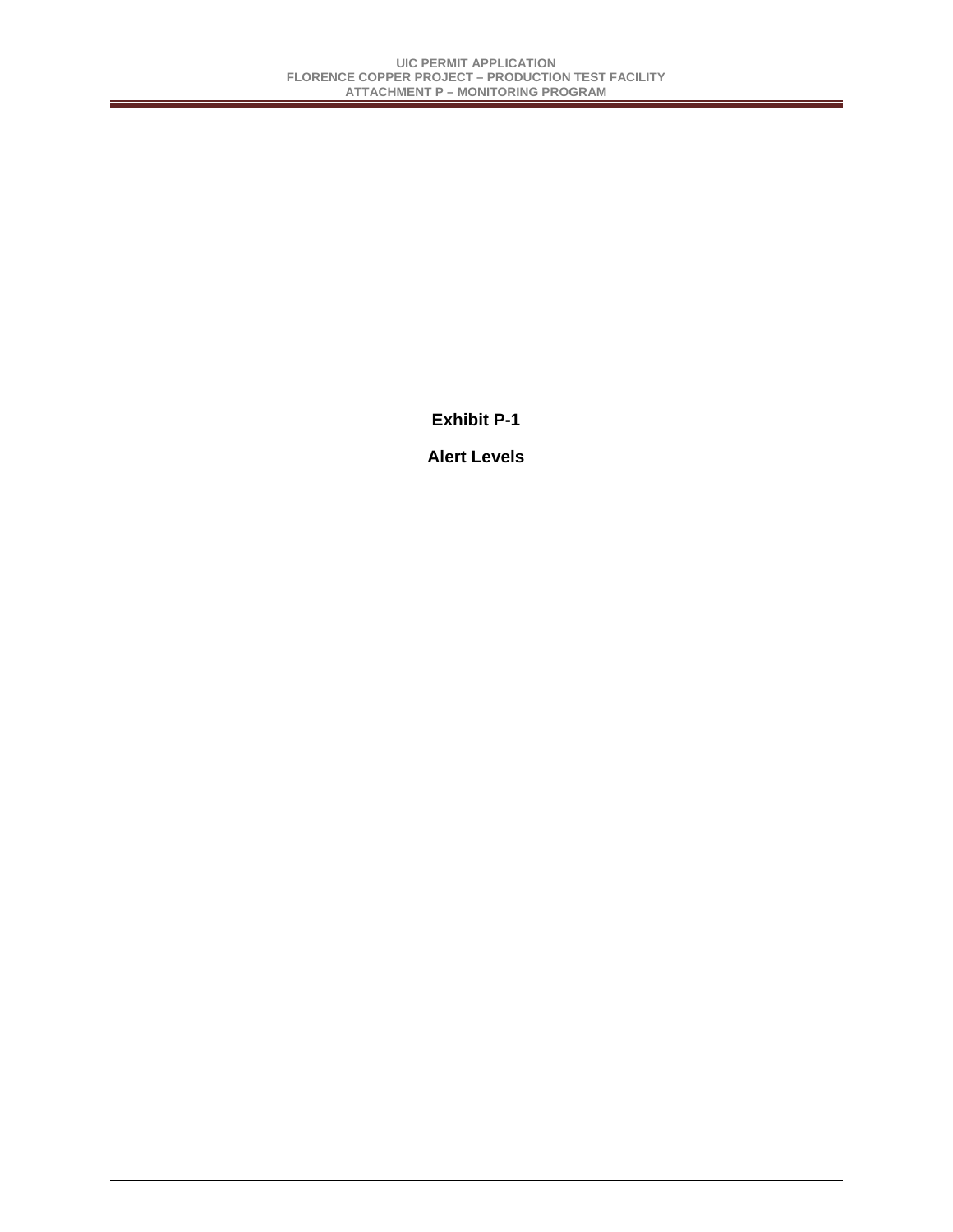# **FLORENCE COPPER, INC. UIC PERMIT APPLICATION FLORENCE COPPER PROJECT – PRODUCTION TEST FACILITY**

**EXHIBIT P-1: ALERT LEVELS**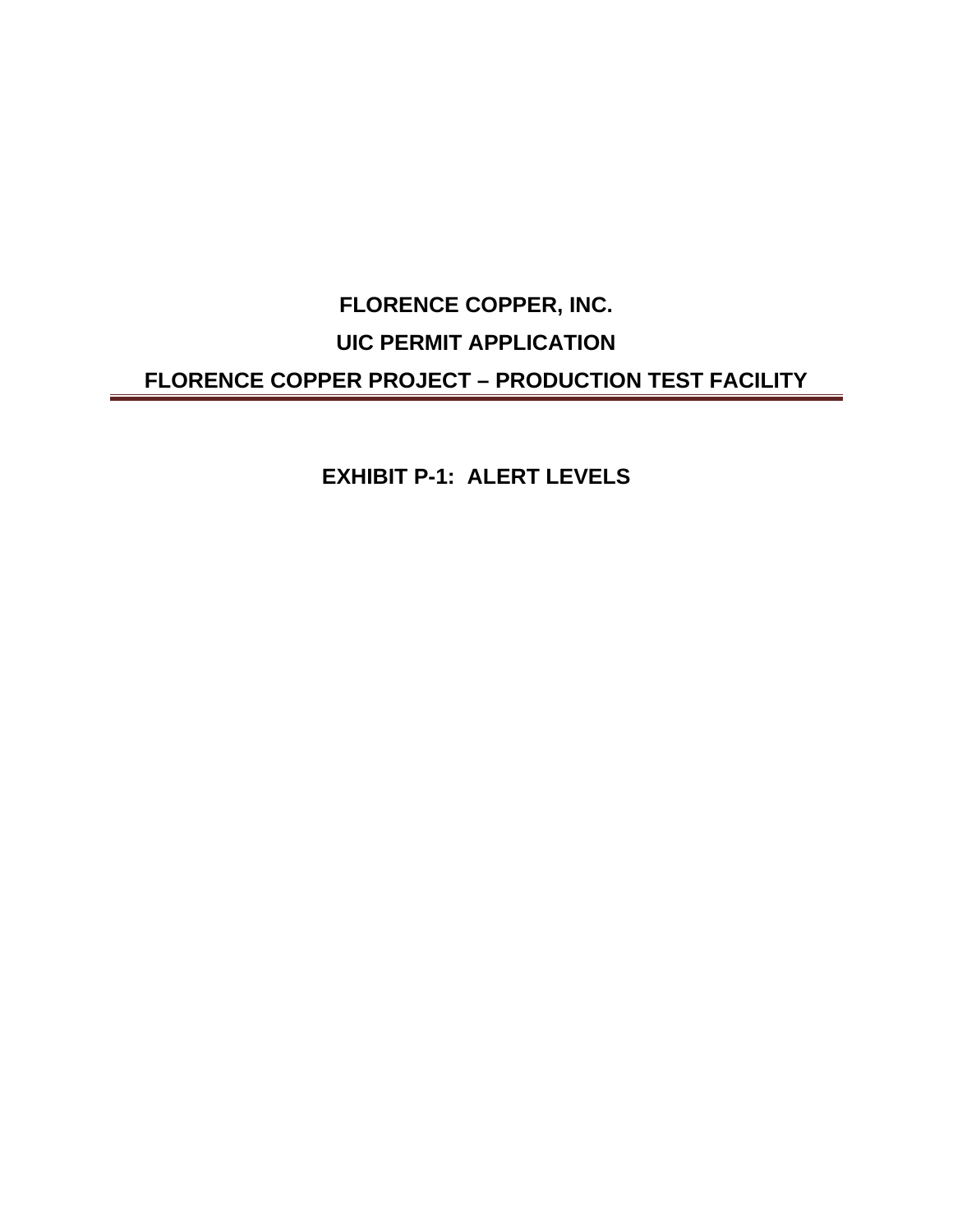# **Table of Contents**

| 1.1 |        |  |
|-----|--------|--|
| 1.2 |        |  |
| 1.3 |        |  |
|     | 1.3.1  |  |
|     | 1.3.2. |  |
|     | 1.3.3  |  |
|     | 1.3.4  |  |
|     | 1.3.5  |  |
|     | 1.3.6  |  |
|     | 1.3.7  |  |
| 1.4 |        |  |
| 1.5 |        |  |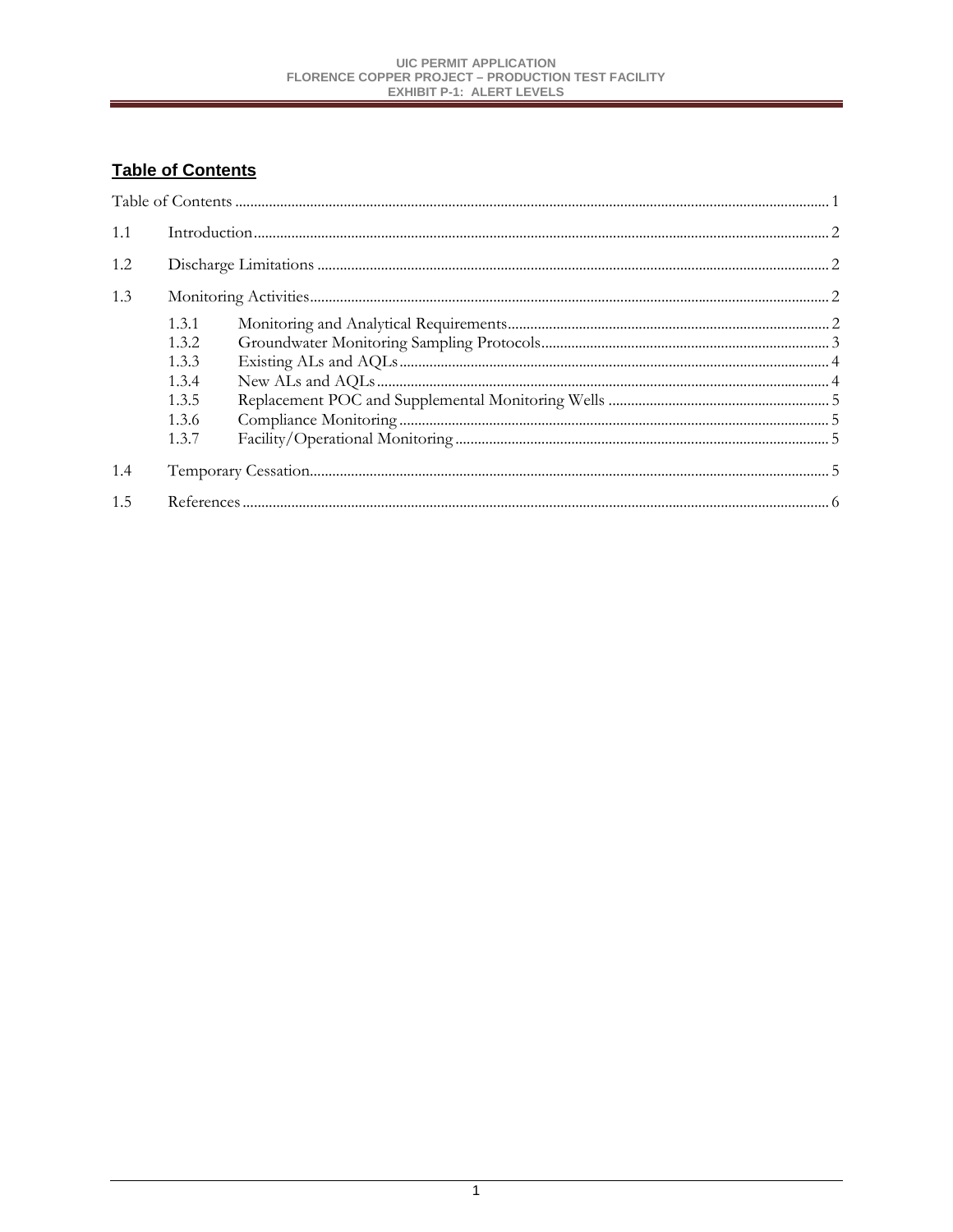# <span id="page-4-0"></span>**1.1 Introduction**

Florence Copper, Inc. (Florence Copper) has prepared this Exhibit P-1 to Attachment P to provide information regarding proposed alert levels (ALs), discharge limitations, monitoring requirements, compliance schedules, and temporary cessation or related plans. Accordingly, this Exhibit includes information that describes the ALs, discharge limitations, monitoring requirements, compliance schedules, and temporary cessation plans proposed by Florence Copper.

# **1.2 Discharge Limitations**

Florence Copper proposes the following discharge limitations:

- 1. All permitted facilities will be operated and maintained to prevent unauthorized discharges pursuant to Arizona Revised Statutes (A.R.S.) 49-201(12) resulting from failure or bypassing of Best Available Demonstrated Control Technology (BADCT) pollutant control technologies including liner failure<sup>1,</sup> uncontrollable leakage, overtopping (e.g., exceeding the maximum storage capacity, defined as a fluid level exceeding the crest elevation of a permitted impoundment), berm breaches that result in an unexpected loss of fluid, accidental spills, or other unauthorized discharges.
- abandoned in accordance with the Plugging and Abandonment Plan included as Attachment Q of 2. Injection of lixiviant will not be conducted until all core holes and wells within 500 feet of an injection or recovery well located in the Production Test Facility (PTF) well field have been the Underground Injection Control (UIC) Permit application.
- 3. Florence Copper will initiate contingency actions identified in the Temporary Aquifer Protection Permit (APP) if process solution sampling data show that the polynuclear aromatic hydrocarbon (PAH) concentration in the lixiviant exceeds 20 milligrams per liter (mg/L) in any monthly sample, or 10 mg/L as a quarterly average.

## **1.3 Monitoring Activities**

l

 or that might cause a violation of an Aquifer Water Quality Standard (AWQS) at a Point of Compliance This section describes monitoring activities that are designed to provide an early detection and prompt response to any condition that might result in an unauthorized discharge to an aquifer or to the vadose zone, (POC) or supplemental monitoring well, or cause concentrations of discharge constituents to increase at a POC or supplemental monitoring well if the pre-operational concentrations of those constituents exceed AWQS. The activities include groundwater and facility/operational monitoring.

## **1.3.1 Monitoring and Analytical Requirements**

All monitoring required under the UIC Permit will continue for the duration of the permit except as conducted in accordance with a temporary cessation plan approved by the United States Environmental Protection Agency (USEPA) and the Arizona Department of Environmental Quality (ADEQ) in accordance with Section 1.4 below. All sampling, preservation, and holding times will be in accordance with currently accepted standards of professional practice. Trip blanks, equipment blanks, and duplicate samples will also be obtained and chain-of-custody procedures will be followed, in accordance with currently accepted standards of professional practice. Florence Copper will consult with the USEPA Code of Federal Regulations (CFR) for guidance in this regard. Copies of laboratory analyses and chain-of-custody forms will be maintained at the permitted facility. Upon request, these documents will be made immediately available for review by USEPA and ADEQ personnel.

 $1$  Liner failure in a single-lined impoundment is any condition that would result in a leakage exceeding 550 gallons per day per acre.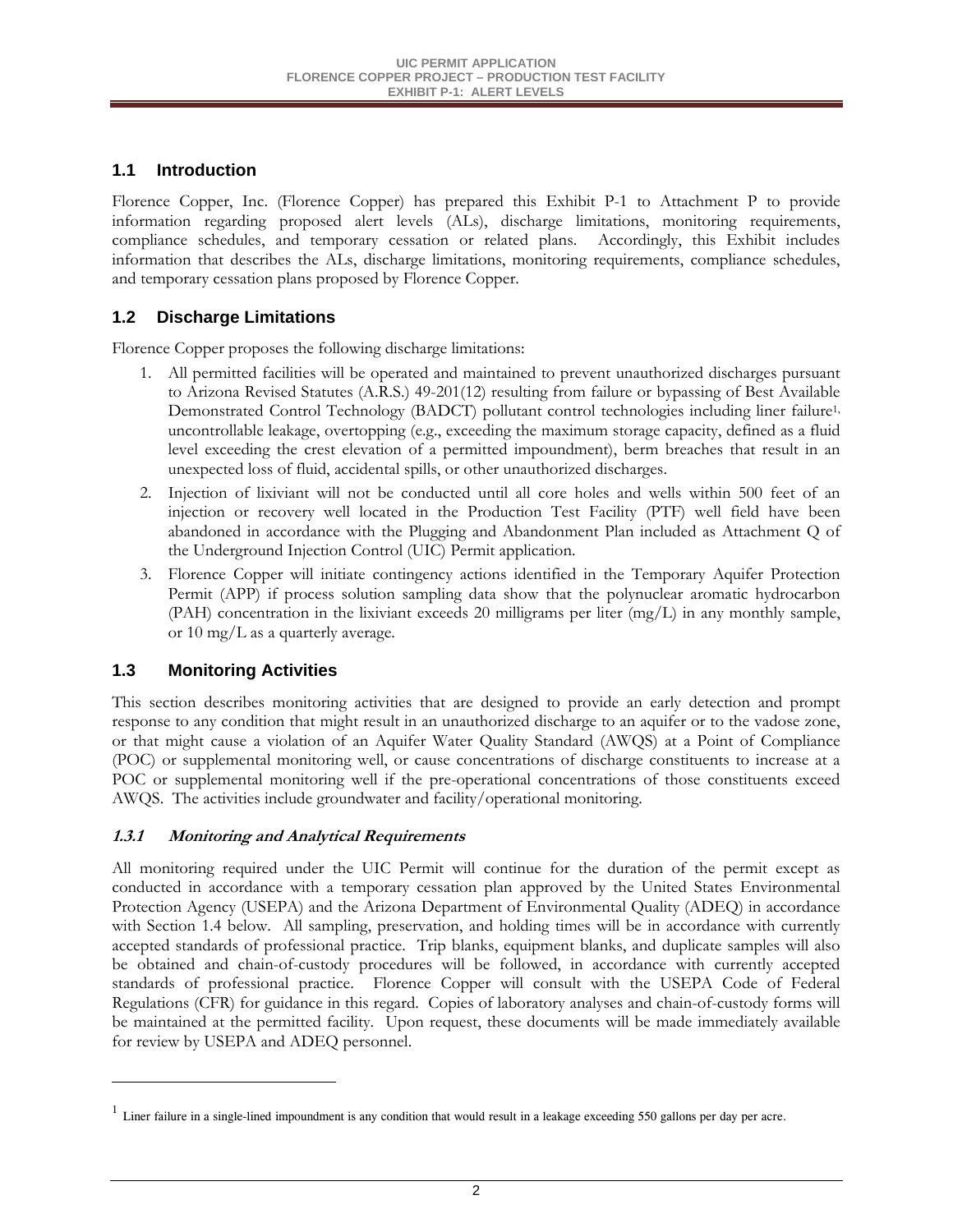<span id="page-5-0"></span>All samples collected for compliance monitoring at the POC wells and operational monitoring at the supplemental monitoring wells will be analyzed using Arizona and USEPA approved methods. Regardless of the method used, the detection limits will be sufficient to determine compliance with the regulatory limits of the parameters specified in the UIC Permit. Analyses will be performed by a laboratory licensed by the Arizona Department of Health Services, Office of Laboratory Licensure and Certification. For results to be considered valid, all analytical work will meet quality control standards specified in the approved methods. A list of Arizona state-certified laboratories can be obtained at the address below:

Arizona Department of Health Services Office of Laboratory Licensure and Certification 250 North 17 Avenue Phoenix, AZ 85007 Phone: (602) 364-0720

Monitoring equipment required by this permit will be installed and maintained so that representative samples required by the permit can be collected. If new groundwater wells are determined to be necessary, the construction details will be submitted to the USEPA and ADEQ for approval prior to installation, and the APP and the UIC Permit shall be amended to include any new monitoring points.

## **1.3.2 Groundwater Monitoring Sampling Protocols**

The following describes the protocols that will be used for the collection and analysis of groundwater samples collected from the designated POC and supplemental monitoring wells shown on Figure P-1 and described in Tables P-1 and P-2. The protocols will be used for collecting and analyzing samples from POC wells and supplemental monitoring wells for which ALs and Aquifer Quality Limits (AQLs) have been established, and for collecting and analyzing groundwater samples for the purpose of developing groundwater quality data needed for the establishment of ALs and AQLs. The POC wells for which ALs and/or AQLs have been previously established include M14-GL, M15-GU, M22-O, and M23-UBF. The POC wells that will require ALs and AQLs to be established in accordance with the protocols discussed in Section 1.3.4 include M52-UBF, M54-O, and M54-LBF.

No ALs or AQLs have been established for the proposed supplemental monitoring wells because no groundwater quality data exists for these wells at this time. The supplemental monitoring wells that require ALs and AQLs to be established include M55-UBF, M56-LBF, M57-O, M58-O, M59-O, M60-O, and M61-LBF.

The POC wells M14-GL, M15-GU, M22-O, M23-UBF, and M52-UBF will continue to operate as POC wells under APP No. 101704.

Static water levels will be measured and recorded prior to sampling. Wells will be purged of at least three borehole volumes (as calculated using the static water level) or until field parameters (pH, temperature, and conductivity) are stable, whichever represents the greater volume. If evacuation results in the well going dry, the well will be allowed to recover to 80 percent of the original borehole volume, or for 24 hours, whichever is shorter, prior to sampling. If after 24 hours there is not sufficient water for sampling, the well will be recorded as "dry" for the monitoring event. An explanation for reduced pumping volumes, a record of the volume pumped, and modified sampling procedures will be reported and submitted with the quarterly report.

Florence Copper may conduct the sampling using the low-flow purging method as described in the Arizona Water Resources Research Center, March 1995 Field Manual for Water Quality Sampling. If the low flow sampling method is used, the well will be purged until indicator parameters stabilize. Indicator parameters will include dissolved oxygen, turbidity, pH, temperature, and conductivity.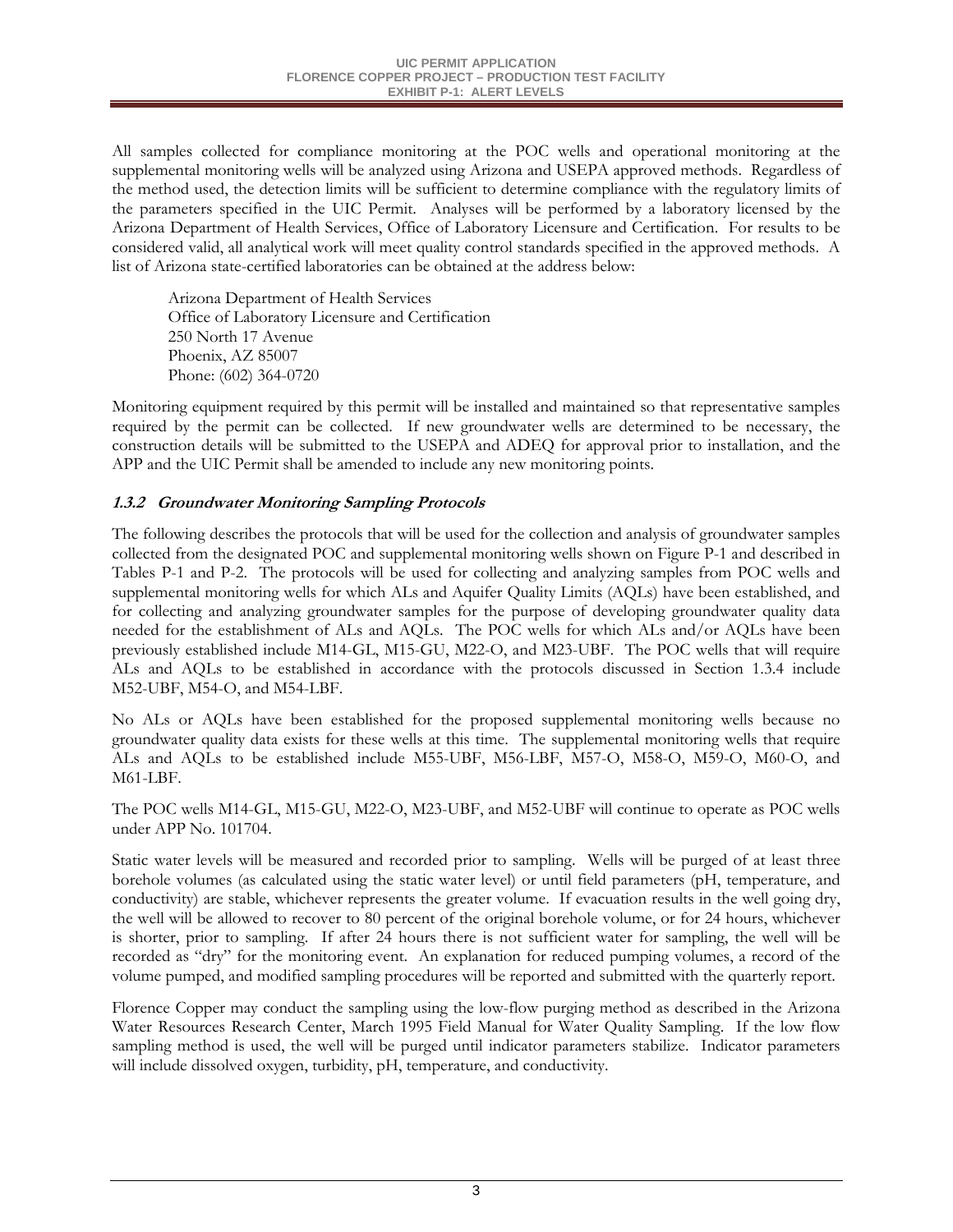## <span id="page-6-0"></span>**1.3.3 Existing ALs and AQLs**

For each POC well listed in Tables P-1 and P-2, Tables P-3 and P-4 respectively list parameters that are to be monitored quarterly and semi-annually during the period of the permit. The tables also identify the ALs and AQLs that have been previously established for POC wells M14-GL, M15-GU, M22-O, and M23-UBF under Temporary APP No. 106360. Florence Copper proposes to use an updated procedure listed in Temporary APP No. 106360 to calculate ALs and AQLs for the proposed POC wells M52-UBF, M54-LBF, M54-O, and supplemental monitoring wells M55-UBF, M56-LBF, M57-O, M58-O, M59-O, M60-O, and M61-LBF.

# **1.3.4 New ALs and AQLs**

The AQLs and ALs will be established and calculated using the method described below.

# **1.3.4.1 New ALs**

Eight (8) rounds of groundwater sampling are required to establish ambient groundwater quality. ALs for POC and supplemental monitor wells will be calculated for all parameters with an established AWQS and for the other sampling parameters listed as "reserved" in Table P-3 and Table P-4 within 30 days of receipt of the laboratory analyses for the final sampling round of the ambient groundwater monitoring period for each POC and supplemental monitor well listed in Table P-2. Florence Copper will submit the ambient groundwater monitoring data in tabulated form to USEPA for review. Copies of all laboratory analytical reports, field notes, and the quality assurance/quality control (QA/QC) procedures used in the collection and analyses of the samples for all parameters listed in Tables P-3 and P-4 will be submitted to USEPA. Florence Copper will submit a report with the calculations for each AQL and AL included in the permit for review and approval by USEPA.

The ALs will be established and calculated by the following formula:

 $AL = M+KS$ 

Where  $M =$  mean,  $S =$  standard deviation, and  $K =$  one-sided normal tolerance interval with a 95% confidence level (Lieberman, 1958). Obvious outliers should be excluded from the data used in the AL calculation.

Florence Copper will use the AL calculation criteria (set forth below) for establishing ALs for the new POC wells and supplemental monitoring wells. The following criteria will be used in establishing the ALs for all contaminants likely to be present in the discharge from the PTF with an established numeric AWQS. The criteria are:

- 1. The AL will be calculated for a parameter using the analyses from a minimum of eight consecutive monthly sample rounds. Florence Copper will not use more than eight sample rounds in the calculation.
- 2. Any data where the Practical Quantitation Limit (PQL) exceeds 80 percent of the AWQS will not be included in the AL calculation.
- 3. If a parameter is below the detection limit, Florence Copper will report the value as "less than" the numeric value for the PQL or detection limit for the parameter, not just as "non-detect". For those parameters, Florence Copper will use a value of one-half the reported detection limit for the AL calculation.
- 4. If the analytical results from more than 50 percent of the samples for a specific parameter are nondetect, then the AL shall be set at 80 percent of the AWQS.
- 5. If the calculated AL for a specific constituent and well is less than 80 percent of the AWQS, the AL shall be set at 80 percent of the AWQS for that constituent in that well.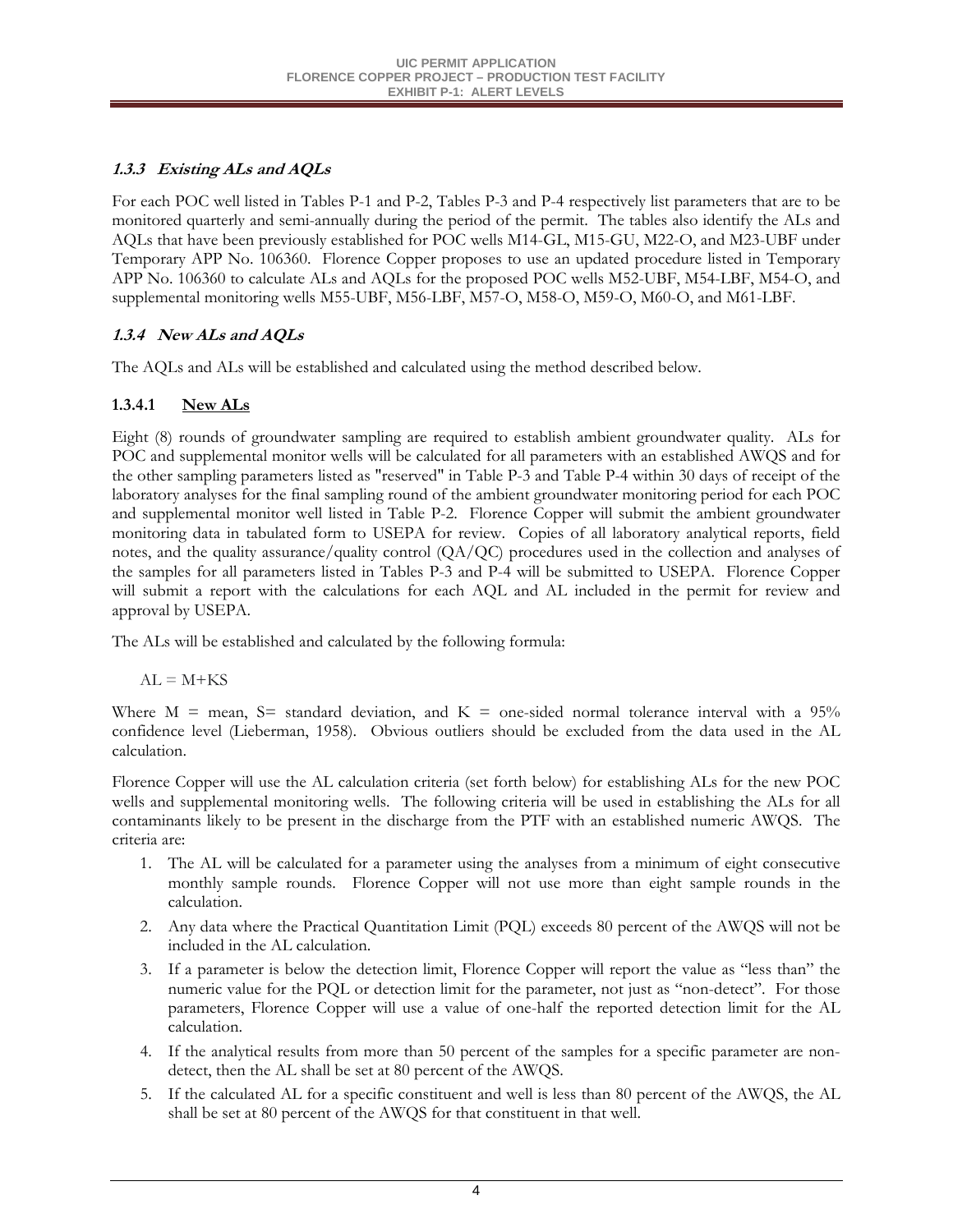<span id="page-7-0"></span>The following criteria will be met in establishing ALs in the permit for constituents without an AWQS:

- 1. The AL will be calculated for a parameter using the analyses from a minimum of eight (8) consecutive sample rounds. Florence Copper will not use more than eight sample rounds in the calculation.
- 2. If a parameter is below the detection limit, Florence Copper will report the value as "less than" the numeric value for the PQL or detection limit for the parameter, not just as "non-detect". For those parameters, the permittee shall use a value of one half the reported detection limit for the AL calculation.

## **1.3.4.2 New AQLs**

For each of the monitored analytes for which a numeric AWQS has been adopted, the AQL will be established as follows:

- 1. If the calculated AL is less than the AWQS, then the AQL will be set equal to the AWQS.
- 2. If the calculated AL is greater than the AWQS, then the AQL will be set equal to the calculated AL value and no AL will be set for that constituent at that monitoring point.

## **1.3.5 Replacement POC and Supplemental Monitoring Wells**

In the event that one or more of the designated POC or supplemental monitoring wells should become unusable or inaccessible due to damage, or any other event, a replacement well will be constructed and installed upon approval by USEPA and ADEQ. If the replacement well is 50 feet or less from the original well, the ALs and/or AQLs calculated for the designated POC or supplemental monitoring well will apply to the replacement well.

## **1.3.6 Compliance Monitoring**

Florence Copper will begin compliance monitoring at the designated POC and operational monitoring at the supplemental monitoring wells once applicable ALs and/or AQLs have been established. Florence Copper will continue to monitor each well listed in Tables P-1 and P-2 in accordance with the parameters and frequencies stated in Tables P-3 and P-4. If monitoring indicates that an AL or AQL has been exceeded, Florence Copper will follow the requirements outlined in Section 2.6.2.4 of Temporary APP No. 106360, and Parts II.H.2 of the UIC Permit. The results of compliance monitoring will be documented and submitted with the quarterly report to USEPA and ADEQ.

## **1.3.7 Facility/Operational Monitoring**

## **1.3.7.1 Facility Monitoring**

Table 1 of Exhibit K-2 of Attachment K of this Application (Operations Plan), lists facility components that will be monitored to maintain normal operations. Many of the components listed will be equipped with electronic monitors and automatic shutoffs. Conditions requiring initiation of the contingency plan are described in Table 1 of Exhibit K-2 of Attachment K of this Application.

## **1.4 Temporary Cessation**

Florence Copper will give written notice to USEPA and ADEQ before ceasing operation of the facility for a period of 60 days or greater. At the time of notification, Florence Copper will submit for USEPA and ADEQ approval a plan for maintenance of discharge control systems and for monitoring during the period of temporary cessation. Immediately following USEPA and ADEQ approval, Florence Copper will implement the approved plan. If necessary, USEPA and ADEQ will amend APP and UIC permit conditions to incorporate conditions to address temporary cessation. During the period of temporary cessation, Florence Copper will provide written notice to USEPA and ADEQ of the operational status of the facility every two years. If Florence Copper intends to permanently cease operation of any facility, Florence Copper will submit written notification of closure to USEPA and ADEQ in accordance with permit conditions.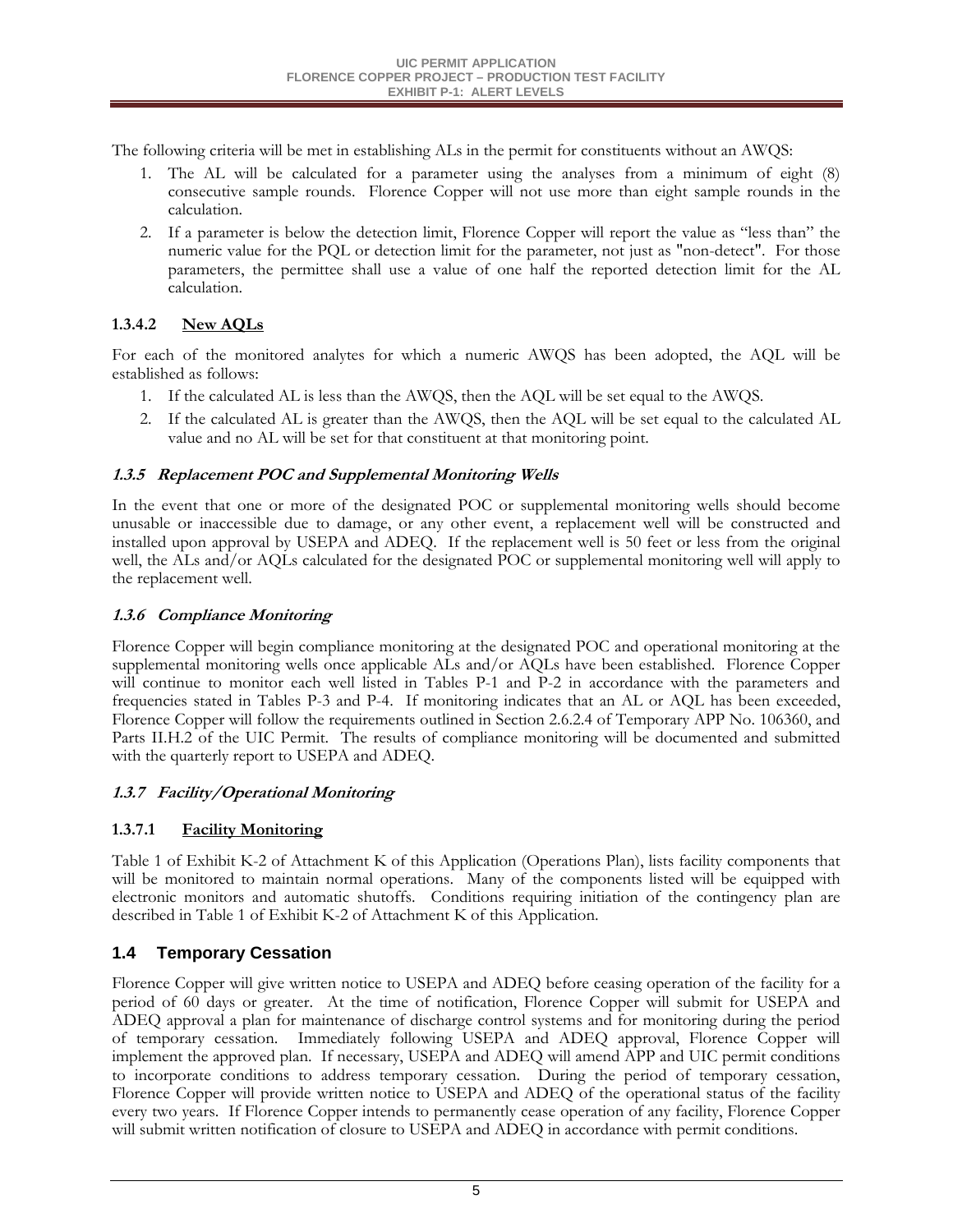## <span id="page-8-0"></span>**1.5 References**

- Aquifer Protection Permit No. P-106360. State of Arizona Temporary Aquifer Protection Permit, place ID 1579, LTF 55656.
- Lieberman, G.J., 1958. Tables for One-sided Statistical Tolerance Limits: Industrial Quality Control, Vol. XIV, No. 10.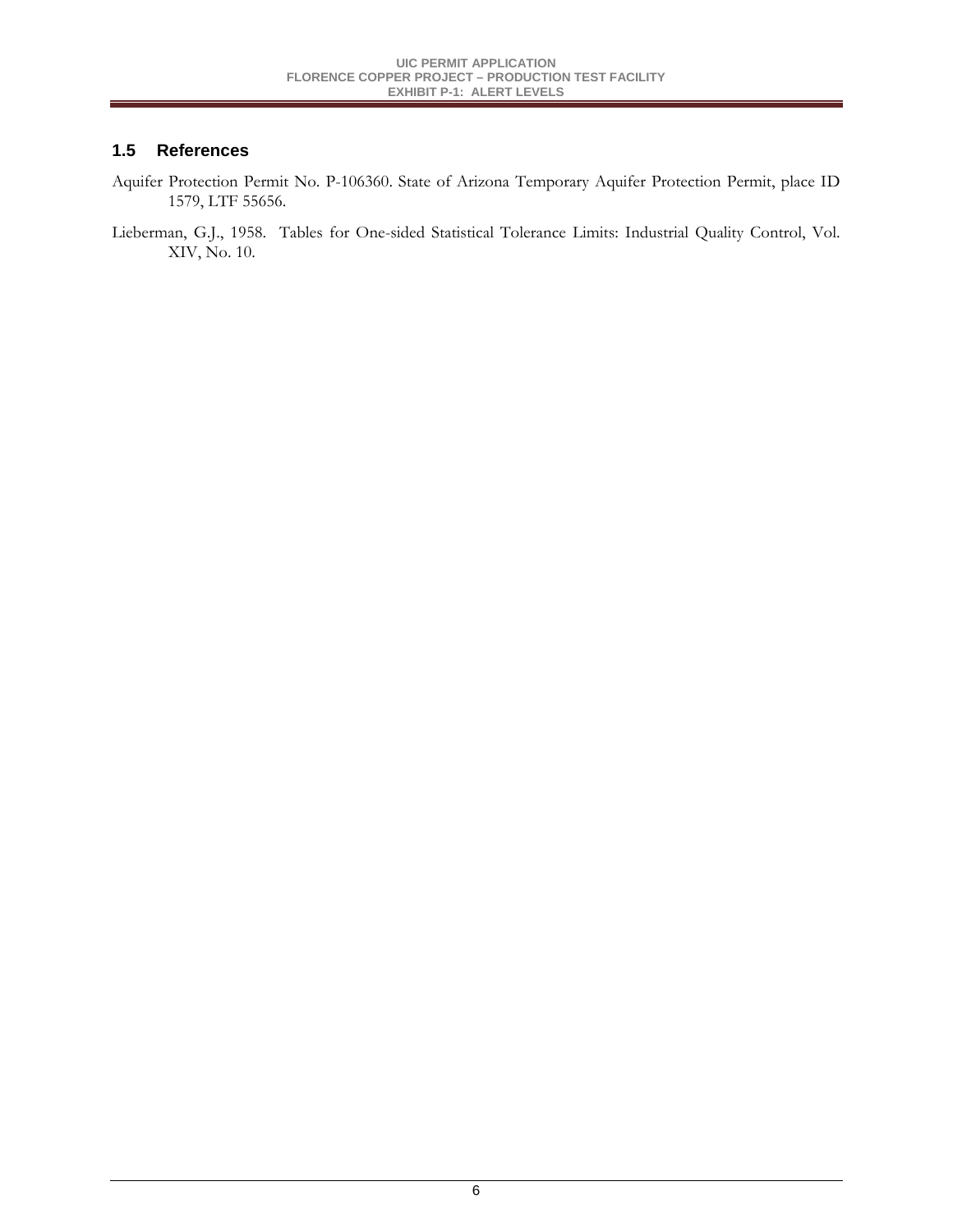| FLORENCE COPPER, INC.<br><b>UIC PERMIT APPLICATION</b> |
|--------------------------------------------------------|
|--------------------------------------------------------|

|                                           | POC Well        | <b>M14-GL</b>  |                  | POC Well M15-GU |          | POC Well M22-O        |               | POC Well M23-UBF          |
|-------------------------------------------|-----------------|----------------|------------------|-----------------|----------|-----------------------|---------------|---------------------------|
|                                           |                 | Alert Level    | AQL              | Alert Level     | d        |                       |               | Alert Level               |
| Parameter                                 | AQL<br>(mg/L)   | (mq/L)         | (mg/L)           | (mg/L)          | (mg/L)   | Alert Level<br>(mg/L) | AQL<br>(mg/L) | $($ mg/L $)$              |
| pH (field) (S.U.)                         | Monitor         | Monitor        | Monitor          | Monitor         | Monitor  | Monitor               | Monitor       | Monitor                   |
| Specific Conductance<br>(field) (mhos/cm) | Monitor         | Monitor        | Monitor          | Monitor         | Monitor  | Monitor               | Monitor       | Monitor                   |
| Temperature (field)                       | Monitor         | Monitor        | Monitor          | Monitor         | Monitor  | Monitor               | Monitor       | Monitor                   |
| Fluoride                                  | 4.0             | 3.2            | 4.0              | 3.2             | 4.0      | 3.2                   | 4.0           | 3.2                       |
| Magnesium                                 | Monitor         | 23             | Monitor          | $\overline{4}$  | Monitor  | 8.6                   | Monitor       | 69                        |
| Sulfate                                   | Monitor         | 144            | Monitor          | 126             | Monitor  | 86                    | Monitor       | 41                        |
| <b>Total Dissolved Solids</b>             | Monitor         | 874            | Monitor          | 1359            | Monitor  | 1094                  | Monitor       | 2392                      |
|                                           | <b>POC Well</b> | <b>M52-UBF</b> | POC Well M54-LBF |                 |          | POC Well M54-0        |               | Supp Monitor Well M55-UBF |
|                                           | <b>AQL</b>      | Alert Level    | AQL              | Alert Level     | AQL      | Alert Level           | AQL           | Alert Level               |
| Parameter                                 | (mg/L)          | (mg/L)         | (mg/L)           | (mg/L)          | (mg/L)   | (mqL)                 | (mg/L)        | $\overline{\Box}$ (mg/L)  |
| pH (field) (S.U.)                         | Monitor         | Monitor        | Monitor          | Monitor         | Monitor  | Monitor               | Monitor       | Monitor                   |
| Specific Conductance<br>(field) (mhos/cm) | Monitor         | Monitor        | Monitor          | Monitor         | Monitor  | Monitor               | Monitor       | Monitor                   |
| Temperature (field)                       | Monitor         | Monitor        | Monitor          | Monitor         | Monitor  | Monitor               | Monitor       | Monitor                   |
| Fluoride                                  | Reserved        | Reserved       | Reserved         | Reserved        | Reserved | Reserved              | Reserved      | Reserved                  |
| Magnesium                                 | Monitor         | Reserved       | Monitor          | Reserved        | Monitor  | Reserved              | Monitor       | Reserved                  |
| Sulfate                                   | Monitor         | Reserved       | Monitor          | Reserved        | Monitor  | Reserved              | Monitor       | Reserved                  |
| <b>Total Dissolved Solids</b>             | Monitor         | Reserved       | Monitor          | Reserved        | Monitor  | Reserved              | Monitor       | Reserved                  |
| AQL = Aquifer Quality Limit               |                 |                |                  |                 |          |                       |               |                           |

Table P-3. Quarterly Compliance Monitoring Tables (Level 1 Parameters) **Table P-3. Quarterly Compliance Monitoring Tables (Level 1 Parameters)** 

> AQL = Aquirer Quainy Limit<br>mg/L = milligrams per liter<br>mhos/cm = mhos per centimeter *mg/L = milligrams per liter*

*mhos/cm = mhos per centimeter*  POC = point-of-compliance<br>S.U. = Standard Units<br>TBD = to be determined *POC = point-of-compliance* 

*S.U. = Standard Units* 

*TBD = to be determined*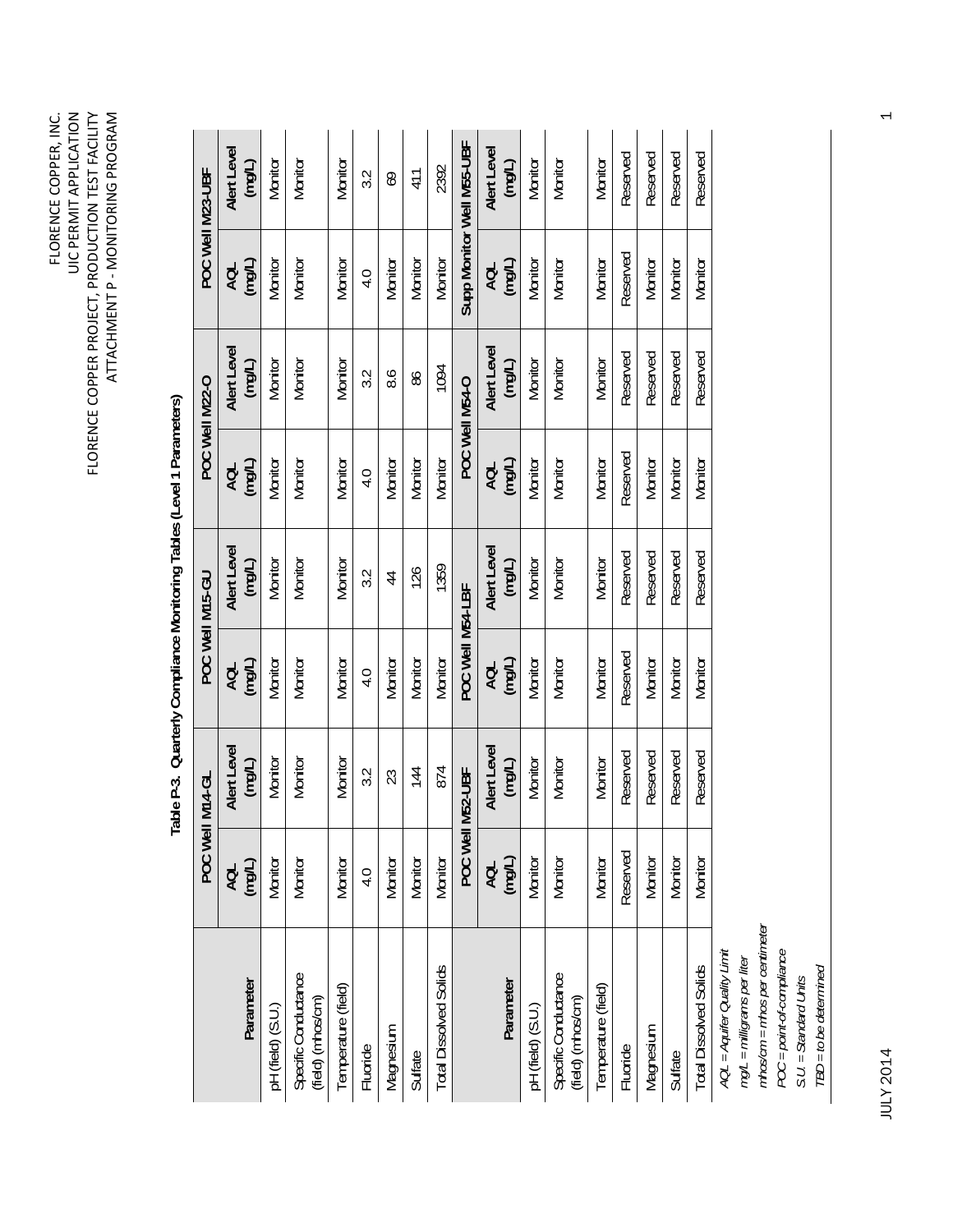|                                                            |               |                           |                           | Table P-3. Quarterly Compliance Monitoring Tables (Level 1 Parameters) |               |                         |               |                         |
|------------------------------------------------------------|---------------|---------------------------|---------------------------|------------------------------------------------------------------------|---------------|-------------------------|---------------|-------------------------|
|                                                            |               | Supp Monitor Well M56-LBF |                           | Supp Monitor Well M57-O                                                |               | Supp Monitor Well M58-O |               | Supp Monitor Well M59-O |
| Parameter                                                  | AQL<br>(mg/L) | Alert Level<br>(mg/L)     | AQL<br>(mg/L)             | Alert Level<br>(mg/L)                                                  | AQL<br>(mg/L) | Alert Level<br>(mg/L)   | AQL<br>(mg/L) | Alert Level<br>(mg/L)   |
| pH (field) (S.U.)                                          | Monitor       | Monitor                   | Monitor                   | Monitor                                                                | Monitor       | Monitor                 | Monitor       | Monitor                 |
| Specific Conductance<br>(field) (mhos/cm)                  | Monitor       | Monitor                   | Monitor                   | Monitor                                                                | Monitor       | Monitor                 | Monitor       | Monitor                 |
| Temperature (field)                                        | Monitor       | Monitor                   | Monitor                   | Monitor                                                                | Monitor       | Monitor                 | Monitor       | Monitor                 |
| Fluoride                                                   | Reserved      | Reserved                  | Reserved                  | Reserved                                                               | Reserved      | Reserved                | Reserved      | Reserved                |
| Magnesium                                                  | Monitor       | Reserved                  | Monitor                   | Reserved                                                               | Monitor       | Reserved                | Monitor       | Reserved                |
| Sulfate                                                    | Monitor       | Reserved                  | Monitor                   | Reserved                                                               | Monitor       | Reserved                | Monitor       | Reserved                |
| <b>Total Dissolved Solids</b>                              | Monitor       | Reserved                  | Monitor                   | Reserved                                                               | Monitor       | Reserved                | Monitor       | Reserved                |
|                                                            | Supp Monitor  | Well M60-O                | Supp Monitor Well M61-LBF |                                                                        |               |                         |               |                         |
|                                                            | AQL<br>(mg/L) | Alert Level               | <b>AQL</b><br>(mg/L)      | Alert Level                                                            |               |                         |               |                         |
| Parameter                                                  |               | (mg/L)                    |                           | (mg/L)                                                                 |               |                         |               |                         |
| pH (field) (S.U.)                                          | Monitor       | Monitor                   | Monitor                   | Monitor                                                                |               |                         |               |                         |
| Specific Conductance<br>(field) (mhos/cm)                  | Monitor       | Monitor                   | Monitor                   | Monitor                                                                |               |                         |               |                         |
| Temperature (field)                                        | Monitor       | Monitor                   | Monitor                   | Monitor                                                                |               |                         |               |                         |
| Fluoride                                                   | Reserved      | Reserved                  | Reserved                  | Reserved                                                               |               |                         |               |                         |
| Magnesium                                                  | Monitor       | Reserved                  | Monitor                   | Reserved                                                               |               |                         |               |                         |
| Sulfate                                                    | Monitor       | Reserved                  | Monitor                   | Reserved                                                               |               |                         |               |                         |
| <b>Total Dissolved Solids</b>                              | Monitor       | Reserved                  | Monitor                   | Reserved                                                               |               |                         |               |                         |
| AQL = Aquifer Quality Limit<br>mg/L = milligrams per liter |               |                           |                           |                                                                        |               |                         |               |                         |

FLORENCE COPPER, INC. UIC PERMIT APPLICATION FLORENCE COPPER PROJECT, PRODUCTION TEST FACILITY

FLORENCE COPPER<br>UIC PERMIT APPLICATION<br>FLORENCE COPPER PROJECT, PRODUCTION TEST FACILITY<br>ATTACHIMENT P - MONITORING PROGRAM

ATTACHMENT P ‐ MONITORING PROGRAM

JULY 2014 2 JULY 2014

*mg/L = milligrams per liter mhos/cm = mhos per centimeter POC = point-of-compliance S.U. = Standard Units TBD = to be determined* 

mhos/cm = mhos per centimeter POC = point-of-compliance

 $TBD = to be determined$  $S.U. = Standard Units$ 

 $\mathbf{\Omega}$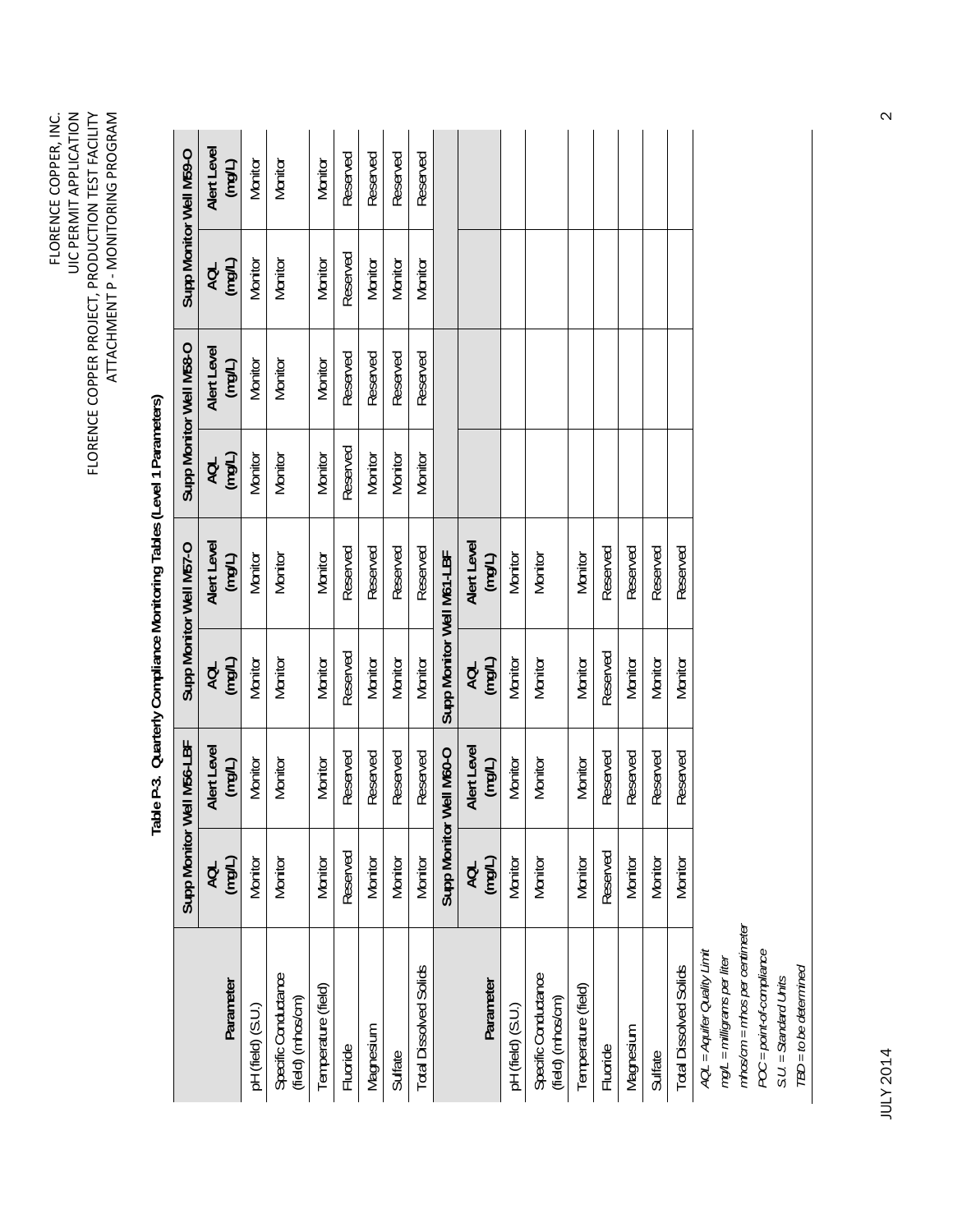| <b>AQL</b><br><b>Alert Level</b><br><b>AQL</b><br><b>Alert Level</b><br><b>AQL</b><br><b>Alert Level</b><br><b>AQL</b><br><b>Alert Level</b><br>(mg/L)<br>(mg/L)<br>(mg/L)<br>(mg/L)<br>(mg/L)<br>(mg/L)<br>(mg/L)<br>(mg/L)<br>Parameter<br>pH (field) (S.U.)<br>Monitor<br>Monitor<br>Monitor<br>Monitor<br>Monitor<br>Monitor<br>Monitor<br>Monitor<br>Specific conductance<br>(field) (mhos/cm)<br>Monitor<br>Monitor<br>Monitor<br>Monitor<br>Monitor<br>Monitor<br>Monitor<br>Monitor<br>Temperature (field)<br>Monitor<br>Monitor<br>Monitor<br>Monitor<br>Monitor<br>Monitor<br>Monitor<br>Monitor<br>pH (lab)<br>Monitor<br>Monitor<br>Monitor<br>Monitor<br>Monitor<br>Monitor<br>Monitor<br>Monitor<br>Bicarbonate<br>Monitor<br>Monitor<br>Monitor<br>Monitor<br>Monitor<br>Monitor<br>Monitor<br>Monitor<br>Calcium<br>Monitor<br>Monitor<br>Monitor<br>Monitor<br>Monitor<br>Monitor<br>Monitor<br>Monitor<br>Carbonate<br>Monitor<br>Monitor<br>Monitor<br>Monitor<br>Monitor<br>Monitor<br>Monitor<br>Monitor<br>Chloride<br>Monitor<br>Monitor<br>Monitor<br>Monitor<br>Monitor<br>Monitor<br>Monitor<br>Monitor<br>Fluoride<br>3.2<br>3.2<br>3.2<br>4<br>3.2<br>4<br>4<br>4<br>23<br>44<br>8.6<br>69<br>Monitor<br>Monitor<br>Monitor<br>Monitor<br>Magnesium<br>Monitor<br>Nitrate as nitrogen<br>Monitor<br>Monitor<br>Monitor<br>Monitor<br>Monitor<br>Monitor<br>Monitor<br>Potassium<br>Monitor<br>Monitor<br>Monitor<br>Monitor<br>Monitor<br>Monitor<br>Monitor<br>Monitor<br>Sodium<br>Monitor<br>Monitor<br>Monitor<br>Monitor<br>Monitor<br>Monitor<br>Monitor<br>Monitor<br>126<br>Sulfate<br>144<br>Monitor<br>86<br>411<br>Monitor<br>Monitor<br>Monitor<br>874<br>1359<br>1094<br>2392<br>Total dissolved solids<br>Monitor<br>Monitor<br>Monitor<br>Monitor<br>Cation/anion balance<br>Monitor<br>Monitor<br>Monitor<br>Monitor<br>Monitor<br>Monitor<br>Monitor<br>Monitor<br>0.71<br>0.71<br>0.71<br>0.71<br>Aluminum<br>Monitor<br>Monitor<br>Monitor<br>Monitor<br>0.0048<br>0.006<br>0.0048<br>0.006<br>0.0048<br>0.006<br>0.0048<br>0.006<br>Antimony<br>0.05<br>0.026<br>0.05<br>0.026<br>0.05<br>0.026<br>0.05<br>0.026<br>Arsenic<br>$\overline{2}$<br>Barium<br>$\overline{2}$<br>1.6<br>1.6<br>$\overline{2}$<br>1.6<br>$\overline{2}$<br>1.6<br>0.004<br>0.0032<br>0.004<br>0.0032<br>0.004<br>0.0032<br>0.004<br>0.0032<br>Beryllium<br>0.005<br>0.004<br>0.02<br>0.02<br>0.005<br>0.004<br>Cadmium<br>Monitor<br>Monitor<br>POC Well M14-GL<br>POC Well M22-0<br>POC Well M15-GU<br>POC Well M23-UBF<br><b>AQL</b><br><b>AQL</b><br><b>Alert Level</b><br><b>AQL</b><br><b>AQL</b><br><b>Alert Level</b><br><b>Alert Level</b><br><b>Alert Level</b><br>(mq/L)<br>(mq/L)<br>(mg/L)<br>(mq/L)<br>(mq/L)<br>(mg/L)<br>(mg/L)<br>(mq/L)<br>Parameter<br>0.08<br>0.08<br>0.08<br>0.08<br>0.1<br>0.1<br>0.1<br>0.1<br>Chromium (total)<br>0.005<br>0.005<br>0.005<br>0.005<br>Monitor<br>Monitor<br>Monitor<br>Monitor<br>Cobalt<br>0.51<br>0.51<br>0.51<br>0.51<br>Monitor<br>Monitor<br>Monitor<br>Monitor<br>Copper<br>2.2<br>2.2<br>2.2<br>2.2<br>Monitor<br>Monitor<br>Monitor<br>Monitor<br>Iron<br>0.04<br>0.04<br>0.04<br>0.04<br>0.05<br>0.05<br>0.05<br>0.05<br>Lead<br>0.22<br>0.22<br>0.22<br>0.22<br>Monitor<br>Monitor<br>Monitor<br>Monitor<br>Manganese<br>0.0011<br>0.0011<br>0.002<br>0.002<br>0.0011<br>0.002<br>0.002<br>0.0011<br>Mercury<br>0.08<br>0.13<br><b>Nickel</b><br>0.08<br>0.1<br>0.08<br>0.1<br>0.08<br>0.1<br>0.05<br>0.027<br>0.05<br>0.027<br>0.05<br>0.027<br>0.05<br>0.027<br>Selenium<br>Thallium<br>0.002<br>0.0016<br>0.002<br>0.0016<br>0.01<br>0.012<br>Monitor<br>Monitor<br>2.5<br>2.5<br>2.5<br>2.5<br>Zinc<br>Monitor<br>Monitor<br>Monitor<br>Monitor |  | POC Well M14-GL | POC Well M15-GU | POC Well M22-0 | POC Well M23-UBF |
|-------------------------------------------------------------------------------------------------------------------------------------------------------------------------------------------------------------------------------------------------------------------------------------------------------------------------------------------------------------------------------------------------------------------------------------------------------------------------------------------------------------------------------------------------------------------------------------------------------------------------------------------------------------------------------------------------------------------------------------------------------------------------------------------------------------------------------------------------------------------------------------------------------------------------------------------------------------------------------------------------------------------------------------------------------------------------------------------------------------------------------------------------------------------------------------------------------------------------------------------------------------------------------------------------------------------------------------------------------------------------------------------------------------------------------------------------------------------------------------------------------------------------------------------------------------------------------------------------------------------------------------------------------------------------------------------------------------------------------------------------------------------------------------------------------------------------------------------------------------------------------------------------------------------------------------------------------------------------------------------------------------------------------------------------------------------------------------------------------------------------------------------------------------------------------------------------------------------------------------------------------------------------------------------------------------------------------------------------------------------------------------------------------------------------------------------------------------------------------------------------------------------------------------------------------------------------------------------------------------------------------------------------------------------------------------------------------------------------------------------------------------------------------------------------------------------------------------------------------------------------------------------------------------------------------------------------------------------------------------------------------------------------------------------------------------------------------------------------------------------------------------------------------------------------------------------------------------------------------------------------------------------------------------------------------------------------------------------------------------------------------------------------------------------------------------------------------------------------------------------------------------------------------------------------------------------------------------------------------------------------------------------------------------------------------------------------------------------------------------------------|--|-----------------|-----------------|----------------|------------------|
|                                                                                                                                                                                                                                                                                                                                                                                                                                                                                                                                                                                                                                                                                                                                                                                                                                                                                                                                                                                                                                                                                                                                                                                                                                                                                                                                                                                                                                                                                                                                                                                                                                                                                                                                                                                                                                                                                                                                                                                                                                                                                                                                                                                                                                                                                                                                                                                                                                                                                                                                                                                                                                                                                                                                                                                                                                                                                                                                                                                                                                                                                                                                                                                                                                                                                                                                                                                                                                                                                                                                                                                                                                                                                                                                                 |  |                 |                 |                |                  |
|                                                                                                                                                                                                                                                                                                                                                                                                                                                                                                                                                                                                                                                                                                                                                                                                                                                                                                                                                                                                                                                                                                                                                                                                                                                                                                                                                                                                                                                                                                                                                                                                                                                                                                                                                                                                                                                                                                                                                                                                                                                                                                                                                                                                                                                                                                                                                                                                                                                                                                                                                                                                                                                                                                                                                                                                                                                                                                                                                                                                                                                                                                                                                                                                                                                                                                                                                                                                                                                                                                                                                                                                                                                                                                                                                 |  |                 |                 |                |                  |
|                                                                                                                                                                                                                                                                                                                                                                                                                                                                                                                                                                                                                                                                                                                                                                                                                                                                                                                                                                                                                                                                                                                                                                                                                                                                                                                                                                                                                                                                                                                                                                                                                                                                                                                                                                                                                                                                                                                                                                                                                                                                                                                                                                                                                                                                                                                                                                                                                                                                                                                                                                                                                                                                                                                                                                                                                                                                                                                                                                                                                                                                                                                                                                                                                                                                                                                                                                                                                                                                                                                                                                                                                                                                                                                                                 |  |                 |                 |                |                  |
|                                                                                                                                                                                                                                                                                                                                                                                                                                                                                                                                                                                                                                                                                                                                                                                                                                                                                                                                                                                                                                                                                                                                                                                                                                                                                                                                                                                                                                                                                                                                                                                                                                                                                                                                                                                                                                                                                                                                                                                                                                                                                                                                                                                                                                                                                                                                                                                                                                                                                                                                                                                                                                                                                                                                                                                                                                                                                                                                                                                                                                                                                                                                                                                                                                                                                                                                                                                                                                                                                                                                                                                                                                                                                                                                                 |  |                 |                 |                |                  |
|                                                                                                                                                                                                                                                                                                                                                                                                                                                                                                                                                                                                                                                                                                                                                                                                                                                                                                                                                                                                                                                                                                                                                                                                                                                                                                                                                                                                                                                                                                                                                                                                                                                                                                                                                                                                                                                                                                                                                                                                                                                                                                                                                                                                                                                                                                                                                                                                                                                                                                                                                                                                                                                                                                                                                                                                                                                                                                                                                                                                                                                                                                                                                                                                                                                                                                                                                                                                                                                                                                                                                                                                                                                                                                                                                 |  |                 |                 |                |                  |
|                                                                                                                                                                                                                                                                                                                                                                                                                                                                                                                                                                                                                                                                                                                                                                                                                                                                                                                                                                                                                                                                                                                                                                                                                                                                                                                                                                                                                                                                                                                                                                                                                                                                                                                                                                                                                                                                                                                                                                                                                                                                                                                                                                                                                                                                                                                                                                                                                                                                                                                                                                                                                                                                                                                                                                                                                                                                                                                                                                                                                                                                                                                                                                                                                                                                                                                                                                                                                                                                                                                                                                                                                                                                                                                                                 |  |                 |                 |                |                  |
|                                                                                                                                                                                                                                                                                                                                                                                                                                                                                                                                                                                                                                                                                                                                                                                                                                                                                                                                                                                                                                                                                                                                                                                                                                                                                                                                                                                                                                                                                                                                                                                                                                                                                                                                                                                                                                                                                                                                                                                                                                                                                                                                                                                                                                                                                                                                                                                                                                                                                                                                                                                                                                                                                                                                                                                                                                                                                                                                                                                                                                                                                                                                                                                                                                                                                                                                                                                                                                                                                                                                                                                                                                                                                                                                                 |  |                 |                 |                |                  |
|                                                                                                                                                                                                                                                                                                                                                                                                                                                                                                                                                                                                                                                                                                                                                                                                                                                                                                                                                                                                                                                                                                                                                                                                                                                                                                                                                                                                                                                                                                                                                                                                                                                                                                                                                                                                                                                                                                                                                                                                                                                                                                                                                                                                                                                                                                                                                                                                                                                                                                                                                                                                                                                                                                                                                                                                                                                                                                                                                                                                                                                                                                                                                                                                                                                                                                                                                                                                                                                                                                                                                                                                                                                                                                                                                 |  |                 |                 |                |                  |
|                                                                                                                                                                                                                                                                                                                                                                                                                                                                                                                                                                                                                                                                                                                                                                                                                                                                                                                                                                                                                                                                                                                                                                                                                                                                                                                                                                                                                                                                                                                                                                                                                                                                                                                                                                                                                                                                                                                                                                                                                                                                                                                                                                                                                                                                                                                                                                                                                                                                                                                                                                                                                                                                                                                                                                                                                                                                                                                                                                                                                                                                                                                                                                                                                                                                                                                                                                                                                                                                                                                                                                                                                                                                                                                                                 |  |                 |                 |                |                  |
|                                                                                                                                                                                                                                                                                                                                                                                                                                                                                                                                                                                                                                                                                                                                                                                                                                                                                                                                                                                                                                                                                                                                                                                                                                                                                                                                                                                                                                                                                                                                                                                                                                                                                                                                                                                                                                                                                                                                                                                                                                                                                                                                                                                                                                                                                                                                                                                                                                                                                                                                                                                                                                                                                                                                                                                                                                                                                                                                                                                                                                                                                                                                                                                                                                                                                                                                                                                                                                                                                                                                                                                                                                                                                                                                                 |  |                 |                 |                |                  |
|                                                                                                                                                                                                                                                                                                                                                                                                                                                                                                                                                                                                                                                                                                                                                                                                                                                                                                                                                                                                                                                                                                                                                                                                                                                                                                                                                                                                                                                                                                                                                                                                                                                                                                                                                                                                                                                                                                                                                                                                                                                                                                                                                                                                                                                                                                                                                                                                                                                                                                                                                                                                                                                                                                                                                                                                                                                                                                                                                                                                                                                                                                                                                                                                                                                                                                                                                                                                                                                                                                                                                                                                                                                                                                                                                 |  |                 |                 |                |                  |
|                                                                                                                                                                                                                                                                                                                                                                                                                                                                                                                                                                                                                                                                                                                                                                                                                                                                                                                                                                                                                                                                                                                                                                                                                                                                                                                                                                                                                                                                                                                                                                                                                                                                                                                                                                                                                                                                                                                                                                                                                                                                                                                                                                                                                                                                                                                                                                                                                                                                                                                                                                                                                                                                                                                                                                                                                                                                                                                                                                                                                                                                                                                                                                                                                                                                                                                                                                                                                                                                                                                                                                                                                                                                                                                                                 |  |                 |                 |                |                  |
|                                                                                                                                                                                                                                                                                                                                                                                                                                                                                                                                                                                                                                                                                                                                                                                                                                                                                                                                                                                                                                                                                                                                                                                                                                                                                                                                                                                                                                                                                                                                                                                                                                                                                                                                                                                                                                                                                                                                                                                                                                                                                                                                                                                                                                                                                                                                                                                                                                                                                                                                                                                                                                                                                                                                                                                                                                                                                                                                                                                                                                                                                                                                                                                                                                                                                                                                                                                                                                                                                                                                                                                                                                                                                                                                                 |  |                 |                 |                |                  |
|                                                                                                                                                                                                                                                                                                                                                                                                                                                                                                                                                                                                                                                                                                                                                                                                                                                                                                                                                                                                                                                                                                                                                                                                                                                                                                                                                                                                                                                                                                                                                                                                                                                                                                                                                                                                                                                                                                                                                                                                                                                                                                                                                                                                                                                                                                                                                                                                                                                                                                                                                                                                                                                                                                                                                                                                                                                                                                                                                                                                                                                                                                                                                                                                                                                                                                                                                                                                                                                                                                                                                                                                                                                                                                                                                 |  |                 |                 |                |                  |
|                                                                                                                                                                                                                                                                                                                                                                                                                                                                                                                                                                                                                                                                                                                                                                                                                                                                                                                                                                                                                                                                                                                                                                                                                                                                                                                                                                                                                                                                                                                                                                                                                                                                                                                                                                                                                                                                                                                                                                                                                                                                                                                                                                                                                                                                                                                                                                                                                                                                                                                                                                                                                                                                                                                                                                                                                                                                                                                                                                                                                                                                                                                                                                                                                                                                                                                                                                                                                                                                                                                                                                                                                                                                                                                                                 |  |                 |                 |                |                  |
|                                                                                                                                                                                                                                                                                                                                                                                                                                                                                                                                                                                                                                                                                                                                                                                                                                                                                                                                                                                                                                                                                                                                                                                                                                                                                                                                                                                                                                                                                                                                                                                                                                                                                                                                                                                                                                                                                                                                                                                                                                                                                                                                                                                                                                                                                                                                                                                                                                                                                                                                                                                                                                                                                                                                                                                                                                                                                                                                                                                                                                                                                                                                                                                                                                                                                                                                                                                                                                                                                                                                                                                                                                                                                                                                                 |  |                 |                 |                |                  |
|                                                                                                                                                                                                                                                                                                                                                                                                                                                                                                                                                                                                                                                                                                                                                                                                                                                                                                                                                                                                                                                                                                                                                                                                                                                                                                                                                                                                                                                                                                                                                                                                                                                                                                                                                                                                                                                                                                                                                                                                                                                                                                                                                                                                                                                                                                                                                                                                                                                                                                                                                                                                                                                                                                                                                                                                                                                                                                                                                                                                                                                                                                                                                                                                                                                                                                                                                                                                                                                                                                                                                                                                                                                                                                                                                 |  |                 |                 |                |                  |
|                                                                                                                                                                                                                                                                                                                                                                                                                                                                                                                                                                                                                                                                                                                                                                                                                                                                                                                                                                                                                                                                                                                                                                                                                                                                                                                                                                                                                                                                                                                                                                                                                                                                                                                                                                                                                                                                                                                                                                                                                                                                                                                                                                                                                                                                                                                                                                                                                                                                                                                                                                                                                                                                                                                                                                                                                                                                                                                                                                                                                                                                                                                                                                                                                                                                                                                                                                                                                                                                                                                                                                                                                                                                                                                                                 |  |                 |                 |                |                  |
|                                                                                                                                                                                                                                                                                                                                                                                                                                                                                                                                                                                                                                                                                                                                                                                                                                                                                                                                                                                                                                                                                                                                                                                                                                                                                                                                                                                                                                                                                                                                                                                                                                                                                                                                                                                                                                                                                                                                                                                                                                                                                                                                                                                                                                                                                                                                                                                                                                                                                                                                                                                                                                                                                                                                                                                                                                                                                                                                                                                                                                                                                                                                                                                                                                                                                                                                                                                                                                                                                                                                                                                                                                                                                                                                                 |  |                 |                 |                |                  |
|                                                                                                                                                                                                                                                                                                                                                                                                                                                                                                                                                                                                                                                                                                                                                                                                                                                                                                                                                                                                                                                                                                                                                                                                                                                                                                                                                                                                                                                                                                                                                                                                                                                                                                                                                                                                                                                                                                                                                                                                                                                                                                                                                                                                                                                                                                                                                                                                                                                                                                                                                                                                                                                                                                                                                                                                                                                                                                                                                                                                                                                                                                                                                                                                                                                                                                                                                                                                                                                                                                                                                                                                                                                                                                                                                 |  |                 |                 |                |                  |
|                                                                                                                                                                                                                                                                                                                                                                                                                                                                                                                                                                                                                                                                                                                                                                                                                                                                                                                                                                                                                                                                                                                                                                                                                                                                                                                                                                                                                                                                                                                                                                                                                                                                                                                                                                                                                                                                                                                                                                                                                                                                                                                                                                                                                                                                                                                                                                                                                                                                                                                                                                                                                                                                                                                                                                                                                                                                                                                                                                                                                                                                                                                                                                                                                                                                                                                                                                                                                                                                                                                                                                                                                                                                                                                                                 |  |                 |                 |                |                  |
|                                                                                                                                                                                                                                                                                                                                                                                                                                                                                                                                                                                                                                                                                                                                                                                                                                                                                                                                                                                                                                                                                                                                                                                                                                                                                                                                                                                                                                                                                                                                                                                                                                                                                                                                                                                                                                                                                                                                                                                                                                                                                                                                                                                                                                                                                                                                                                                                                                                                                                                                                                                                                                                                                                                                                                                                                                                                                                                                                                                                                                                                                                                                                                                                                                                                                                                                                                                                                                                                                                                                                                                                                                                                                                                                                 |  |                 |                 |                |                  |
|                                                                                                                                                                                                                                                                                                                                                                                                                                                                                                                                                                                                                                                                                                                                                                                                                                                                                                                                                                                                                                                                                                                                                                                                                                                                                                                                                                                                                                                                                                                                                                                                                                                                                                                                                                                                                                                                                                                                                                                                                                                                                                                                                                                                                                                                                                                                                                                                                                                                                                                                                                                                                                                                                                                                                                                                                                                                                                                                                                                                                                                                                                                                                                                                                                                                                                                                                                                                                                                                                                                                                                                                                                                                                                                                                 |  |                 |                 |                |                  |
|                                                                                                                                                                                                                                                                                                                                                                                                                                                                                                                                                                                                                                                                                                                                                                                                                                                                                                                                                                                                                                                                                                                                                                                                                                                                                                                                                                                                                                                                                                                                                                                                                                                                                                                                                                                                                                                                                                                                                                                                                                                                                                                                                                                                                                                                                                                                                                                                                                                                                                                                                                                                                                                                                                                                                                                                                                                                                                                                                                                                                                                                                                                                                                                                                                                                                                                                                                                                                                                                                                                                                                                                                                                                                                                                                 |  |                 |                 |                |                  |
|                                                                                                                                                                                                                                                                                                                                                                                                                                                                                                                                                                                                                                                                                                                                                                                                                                                                                                                                                                                                                                                                                                                                                                                                                                                                                                                                                                                                                                                                                                                                                                                                                                                                                                                                                                                                                                                                                                                                                                                                                                                                                                                                                                                                                                                                                                                                                                                                                                                                                                                                                                                                                                                                                                                                                                                                                                                                                                                                                                                                                                                                                                                                                                                                                                                                                                                                                                                                                                                                                                                                                                                                                                                                                                                                                 |  |                 |                 |                |                  |
|                                                                                                                                                                                                                                                                                                                                                                                                                                                                                                                                                                                                                                                                                                                                                                                                                                                                                                                                                                                                                                                                                                                                                                                                                                                                                                                                                                                                                                                                                                                                                                                                                                                                                                                                                                                                                                                                                                                                                                                                                                                                                                                                                                                                                                                                                                                                                                                                                                                                                                                                                                                                                                                                                                                                                                                                                                                                                                                                                                                                                                                                                                                                                                                                                                                                                                                                                                                                                                                                                                                                                                                                                                                                                                                                                 |  |                 |                 |                |                  |
|                                                                                                                                                                                                                                                                                                                                                                                                                                                                                                                                                                                                                                                                                                                                                                                                                                                                                                                                                                                                                                                                                                                                                                                                                                                                                                                                                                                                                                                                                                                                                                                                                                                                                                                                                                                                                                                                                                                                                                                                                                                                                                                                                                                                                                                                                                                                                                                                                                                                                                                                                                                                                                                                                                                                                                                                                                                                                                                                                                                                                                                                                                                                                                                                                                                                                                                                                                                                                                                                                                                                                                                                                                                                                                                                                 |  |                 |                 |                |                  |
|                                                                                                                                                                                                                                                                                                                                                                                                                                                                                                                                                                                                                                                                                                                                                                                                                                                                                                                                                                                                                                                                                                                                                                                                                                                                                                                                                                                                                                                                                                                                                                                                                                                                                                                                                                                                                                                                                                                                                                                                                                                                                                                                                                                                                                                                                                                                                                                                                                                                                                                                                                                                                                                                                                                                                                                                                                                                                                                                                                                                                                                                                                                                                                                                                                                                                                                                                                                                                                                                                                                                                                                                                                                                                                                                                 |  |                 |                 |                |                  |
|                                                                                                                                                                                                                                                                                                                                                                                                                                                                                                                                                                                                                                                                                                                                                                                                                                                                                                                                                                                                                                                                                                                                                                                                                                                                                                                                                                                                                                                                                                                                                                                                                                                                                                                                                                                                                                                                                                                                                                                                                                                                                                                                                                                                                                                                                                                                                                                                                                                                                                                                                                                                                                                                                                                                                                                                                                                                                                                                                                                                                                                                                                                                                                                                                                                                                                                                                                                                                                                                                                                                                                                                                                                                                                                                                 |  |                 |                 |                |                  |
|                                                                                                                                                                                                                                                                                                                                                                                                                                                                                                                                                                                                                                                                                                                                                                                                                                                                                                                                                                                                                                                                                                                                                                                                                                                                                                                                                                                                                                                                                                                                                                                                                                                                                                                                                                                                                                                                                                                                                                                                                                                                                                                                                                                                                                                                                                                                                                                                                                                                                                                                                                                                                                                                                                                                                                                                                                                                                                                                                                                                                                                                                                                                                                                                                                                                                                                                                                                                                                                                                                                                                                                                                                                                                                                                                 |  |                 |                 |                |                  |
|                                                                                                                                                                                                                                                                                                                                                                                                                                                                                                                                                                                                                                                                                                                                                                                                                                                                                                                                                                                                                                                                                                                                                                                                                                                                                                                                                                                                                                                                                                                                                                                                                                                                                                                                                                                                                                                                                                                                                                                                                                                                                                                                                                                                                                                                                                                                                                                                                                                                                                                                                                                                                                                                                                                                                                                                                                                                                                                                                                                                                                                                                                                                                                                                                                                                                                                                                                                                                                                                                                                                                                                                                                                                                                                                                 |  |                 |                 |                |                  |
|                                                                                                                                                                                                                                                                                                                                                                                                                                                                                                                                                                                                                                                                                                                                                                                                                                                                                                                                                                                                                                                                                                                                                                                                                                                                                                                                                                                                                                                                                                                                                                                                                                                                                                                                                                                                                                                                                                                                                                                                                                                                                                                                                                                                                                                                                                                                                                                                                                                                                                                                                                                                                                                                                                                                                                                                                                                                                                                                                                                                                                                                                                                                                                                                                                                                                                                                                                                                                                                                                                                                                                                                                                                                                                                                                 |  |                 |                 |                |                  |
|                                                                                                                                                                                                                                                                                                                                                                                                                                                                                                                                                                                                                                                                                                                                                                                                                                                                                                                                                                                                                                                                                                                                                                                                                                                                                                                                                                                                                                                                                                                                                                                                                                                                                                                                                                                                                                                                                                                                                                                                                                                                                                                                                                                                                                                                                                                                                                                                                                                                                                                                                                                                                                                                                                                                                                                                                                                                                                                                                                                                                                                                                                                                                                                                                                                                                                                                                                                                                                                                                                                                                                                                                                                                                                                                                 |  |                 |                 |                |                  |
|                                                                                                                                                                                                                                                                                                                                                                                                                                                                                                                                                                                                                                                                                                                                                                                                                                                                                                                                                                                                                                                                                                                                                                                                                                                                                                                                                                                                                                                                                                                                                                                                                                                                                                                                                                                                                                                                                                                                                                                                                                                                                                                                                                                                                                                                                                                                                                                                                                                                                                                                                                                                                                                                                                                                                                                                                                                                                                                                                                                                                                                                                                                                                                                                                                                                                                                                                                                                                                                                                                                                                                                                                                                                                                                                                 |  |                 |                 |                |                  |
|                                                                                                                                                                                                                                                                                                                                                                                                                                                                                                                                                                                                                                                                                                                                                                                                                                                                                                                                                                                                                                                                                                                                                                                                                                                                                                                                                                                                                                                                                                                                                                                                                                                                                                                                                                                                                                                                                                                                                                                                                                                                                                                                                                                                                                                                                                                                                                                                                                                                                                                                                                                                                                                                                                                                                                                                                                                                                                                                                                                                                                                                                                                                                                                                                                                                                                                                                                                                                                                                                                                                                                                                                                                                                                                                                 |  |                 |                 |                |                  |
|                                                                                                                                                                                                                                                                                                                                                                                                                                                                                                                                                                                                                                                                                                                                                                                                                                                                                                                                                                                                                                                                                                                                                                                                                                                                                                                                                                                                                                                                                                                                                                                                                                                                                                                                                                                                                                                                                                                                                                                                                                                                                                                                                                                                                                                                                                                                                                                                                                                                                                                                                                                                                                                                                                                                                                                                                                                                                                                                                                                                                                                                                                                                                                                                                                                                                                                                                                                                                                                                                                                                                                                                                                                                                                                                                 |  |                 |                 |                |                  |
|                                                                                                                                                                                                                                                                                                                                                                                                                                                                                                                                                                                                                                                                                                                                                                                                                                                                                                                                                                                                                                                                                                                                                                                                                                                                                                                                                                                                                                                                                                                                                                                                                                                                                                                                                                                                                                                                                                                                                                                                                                                                                                                                                                                                                                                                                                                                                                                                                                                                                                                                                                                                                                                                                                                                                                                                                                                                                                                                                                                                                                                                                                                                                                                                                                                                                                                                                                                                                                                                                                                                                                                                                                                                                                                                                 |  |                 |                 |                |                  |
|                                                                                                                                                                                                                                                                                                                                                                                                                                                                                                                                                                                                                                                                                                                                                                                                                                                                                                                                                                                                                                                                                                                                                                                                                                                                                                                                                                                                                                                                                                                                                                                                                                                                                                                                                                                                                                                                                                                                                                                                                                                                                                                                                                                                                                                                                                                                                                                                                                                                                                                                                                                                                                                                                                                                                                                                                                                                                                                                                                                                                                                                                                                                                                                                                                                                                                                                                                                                                                                                                                                                                                                                                                                                                                                                                 |  |                 |                 |                |                  |
|                                                                                                                                                                                                                                                                                                                                                                                                                                                                                                                                                                                                                                                                                                                                                                                                                                                                                                                                                                                                                                                                                                                                                                                                                                                                                                                                                                                                                                                                                                                                                                                                                                                                                                                                                                                                                                                                                                                                                                                                                                                                                                                                                                                                                                                                                                                                                                                                                                                                                                                                                                                                                                                                                                                                                                                                                                                                                                                                                                                                                                                                                                                                                                                                                                                                                                                                                                                                                                                                                                                                                                                                                                                                                                                                                 |  |                 |                 |                |                  |
| 15<br>15<br>Gross Alpha<br>15<br>15<br>Monitor<br>Monitor<br>Monitor<br>Monitor                                                                                                                                                                                                                                                                                                                                                                                                                                                                                                                                                                                                                                                                                                                                                                                                                                                                                                                                                                                                                                                                                                                                                                                                                                                                                                                                                                                                                                                                                                                                                                                                                                                                                                                                                                                                                                                                                                                                                                                                                                                                                                                                                                                                                                                                                                                                                                                                                                                                                                                                                                                                                                                                                                                                                                                                                                                                                                                                                                                                                                                                                                                                                                                                                                                                                                                                                                                                                                                                                                                                                                                                                                                                 |  |                 |                 |                |                  |
| Adjusted Alpha <sup>2, 3</sup><br>15<br>12<br>12<br>15<br>12<br>15<br>12<br>15                                                                                                                                                                                                                                                                                                                                                                                                                                                                                                                                                                                                                                                                                                                                                                                                                                                                                                                                                                                                                                                                                                                                                                                                                                                                                                                                                                                                                                                                                                                                                                                                                                                                                                                                                                                                                                                                                                                                                                                                                                                                                                                                                                                                                                                                                                                                                                                                                                                                                                                                                                                                                                                                                                                                                                                                                                                                                                                                                                                                                                                                                                                                                                                                                                                                                                                                                                                                                                                                                                                                                                                                                                                                  |  |                 |                 |                |                  |
| 5<br>5<br>5<br>5<br>4<br>$\overline{4}$<br>4<br>$\overline{4}$<br>Radium 226 + 228 <sup>2</sup>                                                                                                                                                                                                                                                                                                                                                                                                                                                                                                                                                                                                                                                                                                                                                                                                                                                                                                                                                                                                                                                                                                                                                                                                                                                                                                                                                                                                                                                                                                                                                                                                                                                                                                                                                                                                                                                                                                                                                                                                                                                                                                                                                                                                                                                                                                                                                                                                                                                                                                                                                                                                                                                                                                                                                                                                                                                                                                                                                                                                                                                                                                                                                                                                                                                                                                                                                                                                                                                                                                                                                                                                                                                 |  |                 |                 |                |                  |
| Uranium Isotopes <sup>2</sup><br>Monitor<br>Monitor<br>Monitor<br>Monitor<br>Monitor<br>Monitor<br>Monitor<br>Monitor                                                                                                                                                                                                                                                                                                                                                                                                                                                                                                                                                                                                                                                                                                                                                                                                                                                                                                                                                                                                                                                                                                                                                                                                                                                                                                                                                                                                                                                                                                                                                                                                                                                                                                                                                                                                                                                                                                                                                                                                                                                                                                                                                                                                                                                                                                                                                                                                                                                                                                                                                                                                                                                                                                                                                                                                                                                                                                                                                                                                                                                                                                                                                                                                                                                                                                                                                                                                                                                                                                                                                                                                                           |  |                 |                 |                |                  |
| Uranium Total<br>Monitor<br>Monitor<br>Monitor<br>Monitor<br>Monitor<br>Monitor<br>Monitor<br>Monitor                                                                                                                                                                                                                                                                                                                                                                                                                                                                                                                                                                                                                                                                                                                                                                                                                                                                                                                                                                                                                                                                                                                                                                                                                                                                                                                                                                                                                                                                                                                                                                                                                                                                                                                                                                                                                                                                                                                                                                                                                                                                                                                                                                                                                                                                                                                                                                                                                                                                                                                                                                                                                                                                                                                                                                                                                                                                                                                                                                                                                                                                                                                                                                                                                                                                                                                                                                                                                                                                                                                                                                                                                                           |  |                 |                 |                |                  |
| TPH - diesel<br>Monitor<br>Monitor<br>Monitor<br>Monitor<br>Monitor<br>Monitor<br>Monitor<br>Monitor                                                                                                                                                                                                                                                                                                                                                                                                                                                                                                                                                                                                                                                                                                                                                                                                                                                                                                                                                                                                                                                                                                                                                                                                                                                                                                                                                                                                                                                                                                                                                                                                                                                                                                                                                                                                                                                                                                                                                                                                                                                                                                                                                                                                                                                                                                                                                                                                                                                                                                                                                                                                                                                                                                                                                                                                                                                                                                                                                                                                                                                                                                                                                                                                                                                                                                                                                                                                                                                                                                                                                                                                                                            |  |                 |                 |                |                  |
| Benzene <sup>4</sup><br>0.005<br>0.004<br>0.005<br>0.004<br>0.005<br>0.004<br>0.005<br>0.004                                                                                                                                                                                                                                                                                                                                                                                                                                                                                                                                                                                                                                                                                                                                                                                                                                                                                                                                                                                                                                                                                                                                                                                                                                                                                                                                                                                                                                                                                                                                                                                                                                                                                                                                                                                                                                                                                                                                                                                                                                                                                                                                                                                                                                                                                                                                                                                                                                                                                                                                                                                                                                                                                                                                                                                                                                                                                                                                                                                                                                                                                                                                                                                                                                                                                                                                                                                                                                                                                                                                                                                                                                                    |  |                 |                 |                |                  |
| Ethylbenzene <sup>4</sup><br>0.7<br>0.7<br>0.7<br>0.7<br>0.56<br>0.56<br>0.56<br>0.56                                                                                                                                                                                                                                                                                                                                                                                                                                                                                                                                                                                                                                                                                                                                                                                                                                                                                                                                                                                                                                                                                                                                                                                                                                                                                                                                                                                                                                                                                                                                                                                                                                                                                                                                                                                                                                                                                                                                                                                                                                                                                                                                                                                                                                                                                                                                                                                                                                                                                                                                                                                                                                                                                                                                                                                                                                                                                                                                                                                                                                                                                                                                                                                                                                                                                                                                                                                                                                                                                                                                                                                                                                                           |  |                 |                 |                |                  |
| Toluene <sup>4</sup><br>$\mathbf{1}$<br>$\mathbf{1}$<br>$\mathbf{1}$<br>$\mathbf{1}$<br>0.8<br>$0.8\,$<br>0.8<br>0.8                                                                                                                                                                                                                                                                                                                                                                                                                                                                                                                                                                                                                                                                                                                                                                                                                                                                                                                                                                                                                                                                                                                                                                                                                                                                                                                                                                                                                                                                                                                                                                                                                                                                                                                                                                                                                                                                                                                                                                                                                                                                                                                                                                                                                                                                                                                                                                                                                                                                                                                                                                                                                                                                                                                                                                                                                                                                                                                                                                                                                                                                                                                                                                                                                                                                                                                                                                                                                                                                                                                                                                                                                            |  |                 |                 |                |                  |
| Total Xylene <sup>4</sup><br>10<br>8<br>8<br>8<br>$10\,$<br>10<br>10<br>8                                                                                                                                                                                                                                                                                                                                                                                                                                                                                                                                                                                                                                                                                                                                                                                                                                                                                                                                                                                                                                                                                                                                                                                                                                                                                                                                                                                                                                                                                                                                                                                                                                                                                                                                                                                                                                                                                                                                                                                                                                                                                                                                                                                                                                                                                                                                                                                                                                                                                                                                                                                                                                                                                                                                                                                                                                                                                                                                                                                                                                                                                                                                                                                                                                                                                                                                                                                                                                                                                                                                                                                                                                                                       |  |                 |                 |                |                  |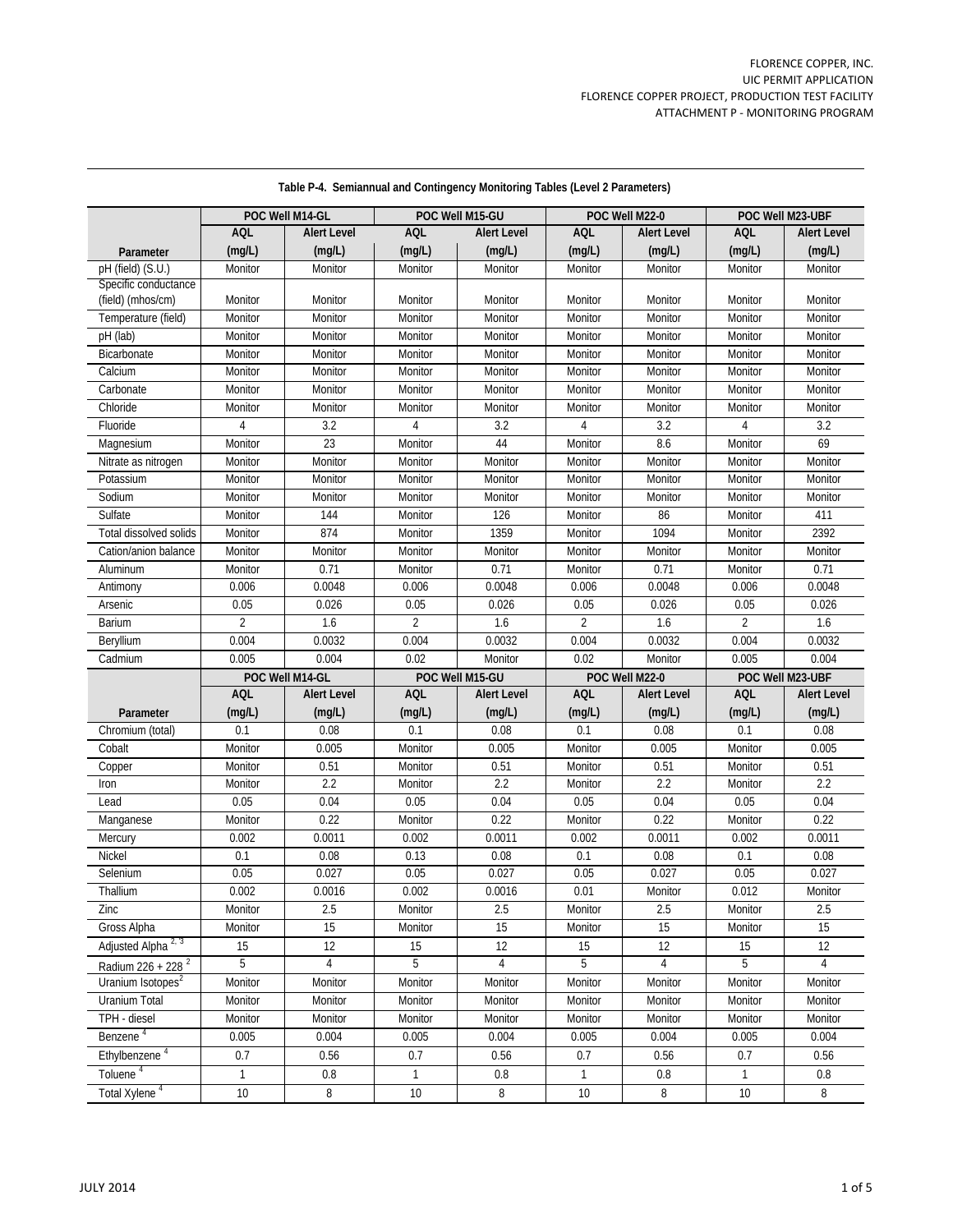|                                 |            | POC Well M52-UBF   |            | POC Well M54-LBF   |            | POC Well M54-O     |            | Supp Monitor Well M55-UBF |
|---------------------------------|------------|--------------------|------------|--------------------|------------|--------------------|------------|---------------------------|
|                                 | <b>AQL</b> | <b>Alert Level</b> | <b>AQL</b> | <b>Alert Level</b> | <b>AQL</b> | <b>Alert Level</b> | <b>AQL</b> | <b>Alert Level</b>        |
| Parameter                       | (mq/L)     | (mg/L)             | (mg/L)     | (mg/L)             | (mg/L)     | (mg/L)             | (mg/L)     | (mq/L)                    |
| pH (field) (S.U.)               | Monitor    | Monitor            | Monitor    | Monitor            | Monitor    | Monitor            | Monitor    | Monitor                   |
| Specific conductance            |            |                    |            |                    |            |                    |            |                           |
| (field) (mhos/cm)               | Monitor    | Monitor            | Monitor    | Monitor            | Monitor    | Monitor            | Monitor    | Monitor                   |
| Temperature (field)             | Monitor    | Monitor            | Monitor    | Monitor            | Monitor    | Monitor            | Monitor    | Monitor                   |
| pH (lab)                        | Monitor    | Monitor            | Monitor    | Monitor            | Monitor    | Monitor            | Monitor    | Monitor                   |
| Bicarbonate                     | Monitor    | Monitor            | Monitor    | Monitor            | Monitor    | Monitor            | Monitor    | Monitor                   |
| Calcium                         | Monitor    | Monitor            | Monitor    | Monitor            | Monitor    | Monitor            | Monitor    | Monitor                   |
| Carbonate                       | Monitor    | Monitor            | Monitor    | Monitor            | Monitor    | Monitor            | Monitor    | Monitor                   |
| Chloride                        | Monitor    | Monitor            | Monitor    | Monitor            | Monitor    | Monitor            | Monitor    | Monitor                   |
| Fluoride                        | Reserved   | Reserved           | Reserved   | Reserved           | Reserved   | Reserved           | Reserved   | Reserved                  |
| Magnesium                       | Monitor    | Reserved           | Monitor    | Reserved           | Monitor    | Reserved           | Monitor    | Reserved                  |
| Nitrate as nitrogen             | Monitor    | Monitor            | Monitor    | Monitor            | Monitor    | Monitor            | Monitor    | Monitor                   |
| Potassium                       | Monitor    | Monitor            | Monitor    | Monitor            | Monitor    | Monitor            | Monitor    | Monitor                   |
| Sodium                          | Monitor    | Monitor            | Monitor    | Monitor            | Monitor    | Monitor            | Monitor    | Monitor                   |
| Sulfate                         | Monitor    | Reserved           | Monitor    | Reserved           | Monitor    | Reserved           | Monitor    | Reserved                  |
| Total dissolved solids          | Monitor    | Reserved           | Monitor    | Reserved           | Monitor    | Reserved           | Monitor    | Reserved                  |
| Cation/anion balance            | Monitor    | Monitor            | Monitor    | Monitor            | Monitor    | Monitor            | Monitor    | Monitor                   |
| Aluminum                        | Monitor    | Reserved           | Monitor    | Reserved           | Monitor    | Reserved           | Monitor    | Reserved                  |
| Antimony                        | Reserved   | Reserved           | Reserved   | Reserved           | Reserved   | Reserved           | Reserved   | Reserved                  |
| Arsenic                         | Reserved   | Reserved           | Reserved   | Reserved           | Reserved   | Reserved           | Reserved   | Reserved                  |
| <b>Barium</b>                   | Reserved   | Reserved           | Reserved   | Reserved           | Reserved   | Reserved           | Reserved   | Reserved                  |
| Beryllium                       | Reserved   | Reserved           | Reserved   | Reserved           | Reserved   | Reserved           | Reserved   | Reserved                  |
| Cadmium                         | Reserved   | Reserved           | Reserved   | Reserved           | Reserved   | Reserved           | Reserved   | Reserved                  |
| Chromium (total)                | Reserved   | Reserved           | Reserved   | Reserved           | Reserved   | Reserved           | Reserved   | Reserved                  |
|                                 |            | POC Well M52-UBF   |            | POC Well M54-LBF   |            | POC Well M54-O     |            | Supp Monitor Well M55-UBF |
|                                 | <b>AQL</b> | <b>Alert Level</b> | <b>AQL</b> | <b>Alert Level</b> | <b>AQL</b> | <b>Alert Level</b> | <b>AQL</b> | <b>Alert Level</b>        |
| Parameter                       | (mg/L)     | (mg/L)             | (mg/L)     | (mg/L)             | (mg/L)     | (mg/L)             | (mg/L)     | (mg/L)                    |
| Cobalt                          | Monitor    | Reserved           | Monitor    | Reserved           | Monitor    | Reserved           | Monitor    | Reserved                  |
| Copper                          | Monitor    | Reserved           | Monitor    | Reserved           | Monitor    | Reserved           | Monitor    | Reserved                  |
| Iron                            | Monitor    | Reserved           | Monitor    | Reserved           | Monitor    | Reserved           | Monitor    | Reserved                  |
| Lead                            | Reserved   | Reserved           | Reserved   | Reserved           | Reserved   | Reserved           | Reserved   | Reserved                  |
| Manganese                       | Monitor    | Reserved           | Monitor    | Reserved           | Monitor    | Reserved           | Monitor    | Reserved                  |
| Mercury                         | Reserved   | Reserved           | Reserved   | Reserved           | Reserved   | Reserved           | Reserved   | Reserved                  |
| Nickel.                         | Reserved   | Reserved           | Reserved   | Reserved           | Reserved   | Reserved           | Reserved   | Reserved                  |
| Selenium                        | Reserved   | Reserved           | Reserved   | Reserved           | Reserved   | Reserved           | Reserved   | Reserved                  |
| Thallium                        | Reserved   | Reserved           | Reserved   | Reserved           | Reserved   | Reserved           | Reserved   | Reserved                  |
| Zinc                            | Monitor    | Reserved           | Monitor    | Reserved           | Monitor    | Reserved           | Monitor    | Reserved                  |
| Gross Alpha                     | Monitor    | Reserved           | Monitor    | Reserved           | Monitor    | Reserved           | Monitor    | Reserved                  |
| Adjusted Alpha <sup>2, '3</sup> | Reserved   | Reserved           | Reserved   | Reserved           | Reserved   | Reserved           | Reserved   | Reserved                  |
| Radium 226 + 228 <sup>2</sup>   | Reserved   | Reserved           | Reserved   | Reserved           | Reserved   | Reserved           | Reserved   | Reserved                  |
| Uranium Isotopes <sup>2</sup>   | Monitor    | Monitor            | Monitor    | Monitor            | Monitor    | Monitor            | Monitor    | Monitor                   |
| Uranium Total                   | Monitor    | Monitor            | Monitor    | Monitor            | Monitor    | Monitor            | Monitor    | Monitor                   |
| PAH                             | Monitor    | Monitor            | Monitor    | Monitor            | Monitor    | Monitor            | Monitor    | Monitor                   |
| Benzene <sup>4</sup>            | Reserved   | Reserved           | Reserved   | Reserved           | Reserved   | Reserved           | Reserved   | Reserved                  |
| Ethylbenzene <sup>4</sup>       | Reserved   | Reserved           | Reserved   | Reserved           | Reserved   | Reserved           | Reserved   | Reserved                  |
| Toluene <sup>4</sup>            | Reserved   | Reserved           | Reserved   | Reserved           | Reserved   | Reserved           | Reserved   | Reserved                  |
| Total Xylene <sup>4</sup>       | Reserved   | Reserved           | Reserved   | Reserved           | Reserved   | Reserved           | Reserved   | Reserved                  |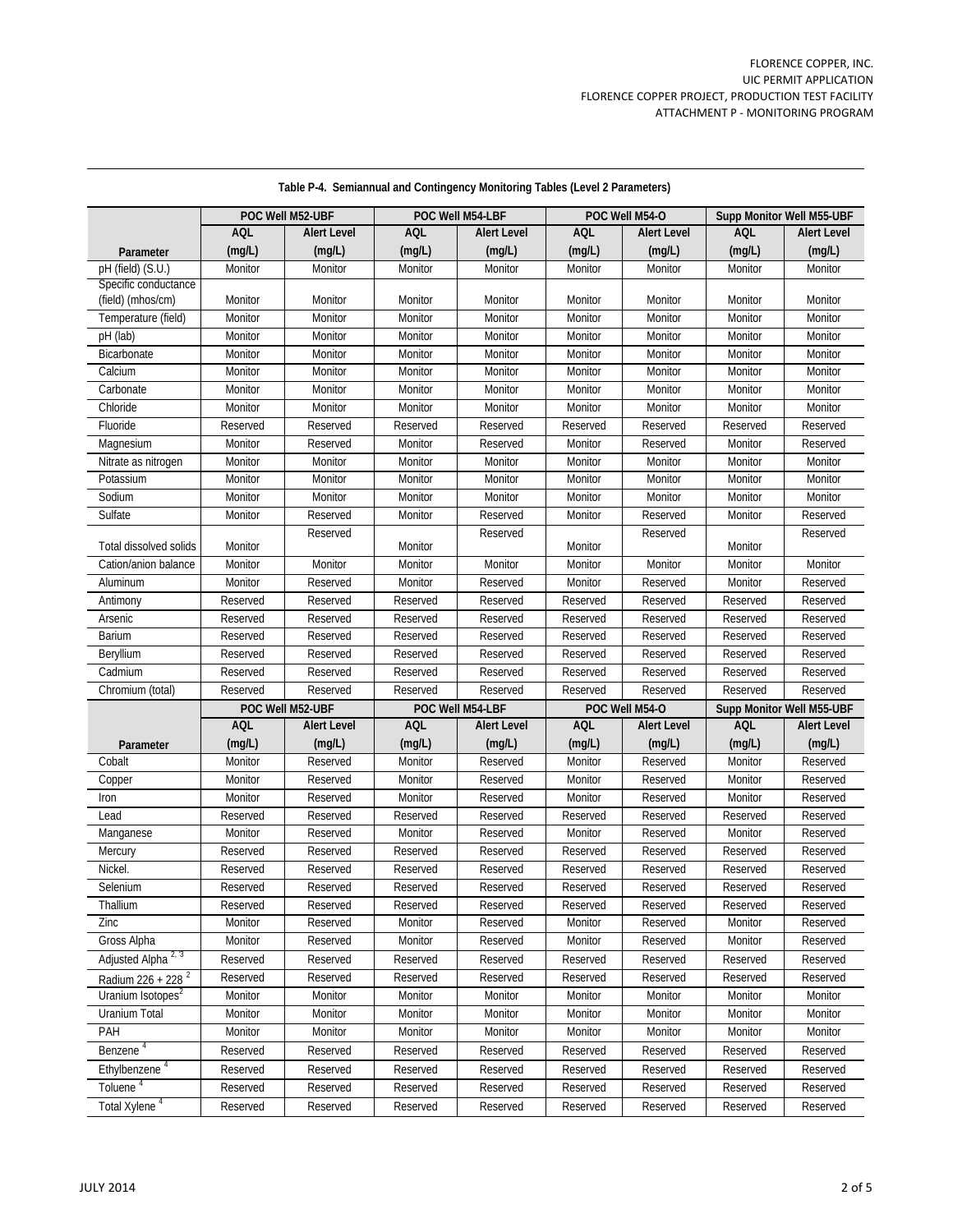|                                |            | Supp Monitor Well M56-LBF |            | Supp Monitor Well M57-O |            | Supp Monitor Well M58-O | Supp Monitor Well M59-O |                    |
|--------------------------------|------------|---------------------------|------------|-------------------------|------------|-------------------------|-------------------------|--------------------|
|                                | <b>AQL</b> | <b>Alert Level</b>        | <b>AQL</b> | <b>Alert Level</b>      | <b>AQL</b> | <b>Alert Level</b>      | AQL                     | <b>Alert Level</b> |
| Parameter                      | (mg/L)     | (mg/L)                    | (mg/L)     | (mq/L)                  | (mg/L)     | (mg/L)                  | (mg/L)                  | (mg/L)             |
| pH (field) (S.U.)              | Monitor    | Monitor                   | Monitor    | Monitor                 | Monitor    | Monitor                 | Monitor                 | Monitor            |
| Specific conductance           |            |                           |            |                         |            |                         |                         |                    |
| (field) (mhos/cm)              | Monitor    | Monitor                   | Monitor    | Monitor                 | Monitor    | Monitor                 | Monitor                 | Monitor            |
| Temperature (field)            | Monitor    | Monitor                   | Monitor    | Monitor                 | Monitor    | Monitor                 | Monitor                 | Monitor            |
| pH (lab)                       | Monitor    | Monitor                   | Monitor    | Monitor                 | Monitor    | Monitor                 | Monitor                 | Monitor            |
| Bicarbonate                    | Monitor    | Monitor                   | Monitor    | Monitor                 | Monitor    | Monitor                 | Monitor                 | Monitor            |
| Calcium                        | Monitor    | Monitor                   | Monitor    | Monitor                 | Monitor    | Monitor                 | Monitor                 | Monitor            |
| Carbonate                      | Monitor    | Monitor                   | Monitor    | Monitor                 | Monitor    | Monitor                 | Monitor                 | Monitor            |
| Chloride                       | Monitor    | Monitor                   | Monitor    | Monitor                 | Monitor    | Monitor                 | Monitor                 | Monitor            |
| Fluoride                       | Reserved   | Reserved                  | Reserved   | Reserved                | Reserved   | Reserved                | Reserved                | Reserved           |
| Magnesium                      | Monitor    | Reserved                  | Monitor    | Reserved                | Monitor    | Reserved                | Monitor                 | Reserved           |
| Nitrate as nitrogen            | Monitor    | Monitor                   | Monitor    | Monitor                 | Monitor    | Monitor                 | Monitor                 | Monitor            |
| Potassium                      | Monitor    | Monitor                   | Monitor    | Monitor                 | Monitor    | Monitor                 | Monitor                 | Monitor            |
| Sodium                         | Monitor    | Monitor                   | Monitor    | Monitor                 | Monitor    | Monitor                 | Monitor                 | Monitor            |
| Sulfate                        | Monitor    | Reserved                  | Monitor    | Reserved                | Monitor    | Reserved                | Monitor                 | Reserved           |
| Total dissolved solids         | Monitor    | Reserved                  | Monitor    | Reserved                | Monitor    | Reserved                | Monitor                 | Reserved           |
| Cation/anion balance           | Monitor    | Monitor                   | Monitor    | Monitor                 | Monitor    | Monitor                 | Monitor                 | Monitor            |
| Aluminum                       | Monitor    | Reserved                  | Monitor    | Reserved                | Monitor    | Reserved                | Monitor                 | Reserved           |
| Antimony                       | Reserved   | Reserved                  | Reserved   | Reserved                | Reserved   | Reserved                | Reserved                | Reserved           |
| Arsenic                        | Reserved   | Reserved                  | Reserved   | Reserved                | Reserved   | Reserved                | Reserved                | Reserved           |
| Barium                         | Reserved   | Reserved                  | Reserved   | Reserved                | Reserved   | Reserved                | Reserved                | Reserved           |
| Beryllium                      | Reserved   | Reserved                  | Reserved   | Reserved                | Reserved   | Reserved                | Reserved                | Reserved           |
| Cadmium                        | Reserved   | Reserved                  | Reserved   | Reserved                | Reserved   | Reserved                | Reserved                | Reserved           |
| Chromium (total)               | Reserved   | Reserved                  | Reserved   | Reserved                | Reserved   | Reserved                | Reserved                | Reserved           |
|                                |            | Supp Monitor Well M56-LBF |            | Supp Monitor Well M57-O |            | Supp Monitor Well M58-O | Supp Monitor Well M59-O |                    |
|                                | <b>AQL</b> | <b>Alert Level</b>        | AQL        | <b>Alert Level</b>      | <b>AQL</b> | <b>Alert Level</b>      | <b>AQL</b>              | <b>Alert Level</b> |
| Parameter                      | (mg/L)     | (mg/L)                    | (mg/L)     | (mg/L)                  | (mg/L)     | (mg/L)                  | (mg/L)                  | (mg/L)             |
| Cobalt                         | Monitor    | Reserved                  | Monitor    | Reserved                | Monitor    | Reserved                | Monitor                 | Reserved           |
| Copper                         | Monitor    | Reserved                  | Monitor    | Reserved                | Monitor    | Reserved                | Monitor                 | Reserved           |
| Iron                           | Monitor    | Reserved                  | Monitor    | Reserved                | Monitor    | Reserved                | Monitor                 | Reserved           |
| Lead                           | Reserved   | Reserved                  | Reserved   | Reserved                | Reserved   | Reserved                | Reserved                | Reserved           |
| Manganese                      | Monitor    | Reserved                  | Monitor    | Reserved                | Monitor    | Reserved                | Monitor                 | Reserved           |
| Mercury                        | Reserved   | Reserved                  | Reserved   | Reserved                | Reserved   | Reserved                | Reserved                | Reserved           |
| Nickel.                        | Reserved   | Reserved                  | Reserved   | Reserved                | Reserved   | Reserved                | Reserved                | Reserved           |
| Selenium                       | Reserved   | Reserved                  | Reserved   | Reserved                | Reserved   | Reserved                | Reserved                | Reserved           |
| Thallium                       | Reserved   | Reserved                  | Reserved   | Reserved                | Reserved   | Reserved                | Reserved                | Reserved           |
| Zinc                           | Monitor    | Reserved                  | Monitor    | Reserved                | Monitor    | Reserved                | Monitor                 | Reserved           |
| Gross Alpha                    | Monitor    | Reserved                  | Monitor    | Reserved                | Monitor    | Reserved                | Monitor                 | Reserved           |
| Adjusted Alpha <sup>2, 3</sup> | Reserved   | Reserved                  | Reserved   | Reserved                | Reserved   | Reserved                | Reserved                | Reserved           |
| Radium 226 + 228 <sup>2</sup>  | Reserved   | Reserved                  | Reserved   | Reserved                | Reserved   | Reserved                | Reserved                | Reserved           |
| Uranium Isotopes <sup>2</sup>  | Monitor    | Monitor                   | Monitor    | Monitor                 | Monitor    | Monitor                 | Monitor                 | Monitor            |
| Uranium Total                  | Monitor    | Monitor                   | Monitor    | Monitor                 | Monitor    | Monitor                 | Monitor                 | Monitor            |
| PAH                            | Monitor    | Monitor                   | Monitor    | Monitor                 | Monitor    | Monitor                 | Monitor                 | Monitor            |
| Benzene <sup>4</sup>           | Reserved   | Reserved                  | Reserved   | Reserved                | Reserved   | Reserved                | Reserved                | Reserved           |
| Ethylbenzene <sup>4</sup>      | Reserved   | Reserved                  | Reserved   | Reserved                | Reserved   | Reserved                | Reserved                | Reserved           |
| Toluene <sup>4</sup>           | Reserved   | Reserved                  | Reserved   | Reserved                | Reserved   | Reserved                | Reserved                | Reserved           |
| Total Xylene <sup>4</sup>      | Reserved   | Reserved                  | Reserved   | Reserved                | Reserved   | Reserved                | Reserved                | Reserved           |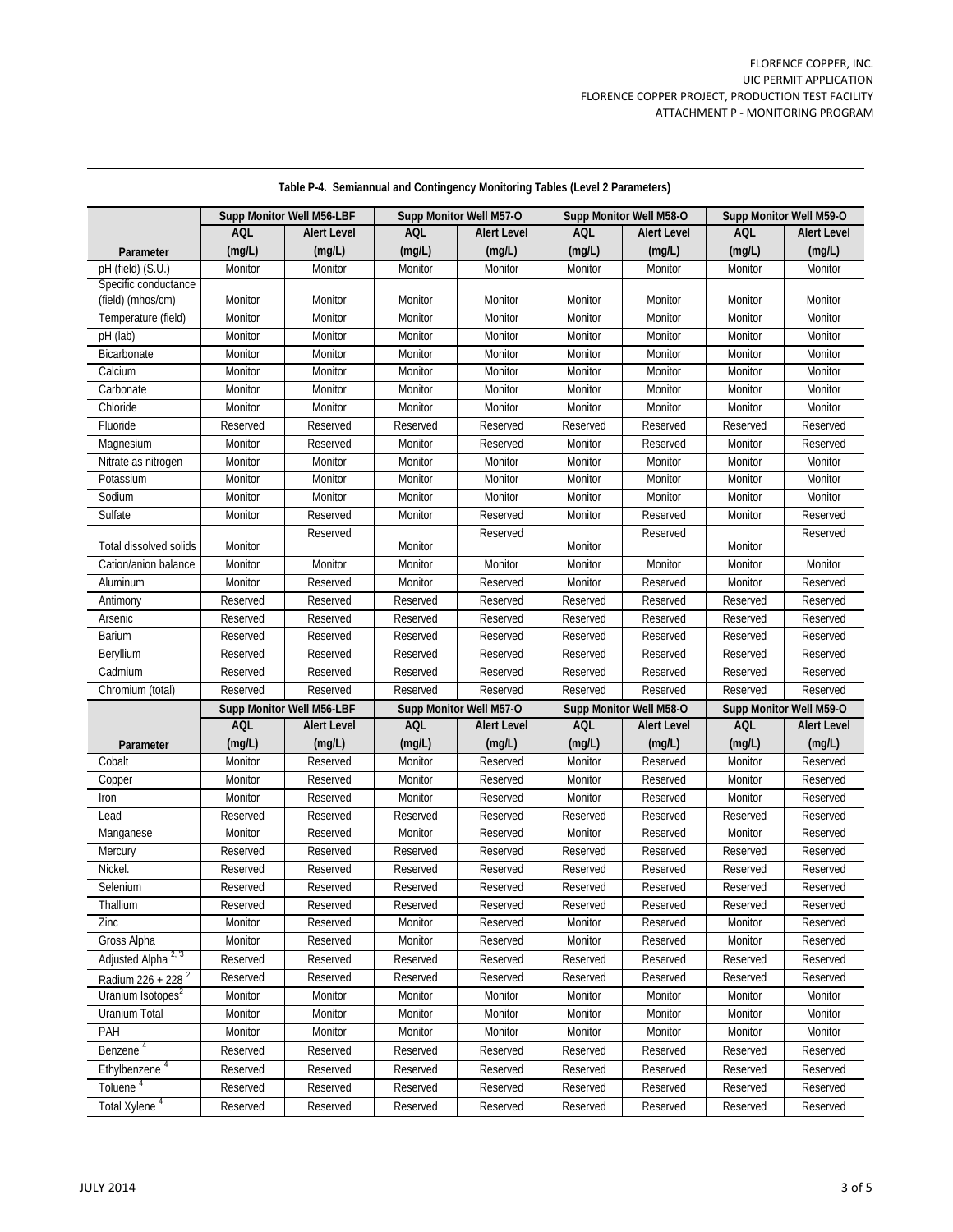|                                |            | Supp Monitor Well M60-O |            | Supp Monitor Well M61-LBF |  |  |
|--------------------------------|------------|-------------------------|------------|---------------------------|--|--|
|                                | <b>AQL</b> | <b>Alert Level</b>      | <b>AQL</b> | <b>Alert Level</b>        |  |  |
| Parameter                      | (mg/L)     | (mq/L)                  | (mg/L)     | (mq/L)                    |  |  |
| pH (field) (S.U.)              | Monitor    | Monitor                 | Monitor    | Monitor                   |  |  |
| Specific conductance           |            |                         |            |                           |  |  |
| (field) (mhos/cm)              | Monitor    | Monitor                 | Monitor    | Monitor                   |  |  |
| Temperature (field)            | Monitor    | Monitor                 | Monitor    | Monitor                   |  |  |
| pH (lab)                       | Monitor    | Monitor                 | Monitor    | Monitor                   |  |  |
| Bicarbonate                    | Monitor    | Monitor                 | Monitor    | Monitor                   |  |  |
| Calcium                        | Monitor    | Monitor                 | Monitor    | Monitor                   |  |  |
| Carbonate                      | Monitor    | Monitor                 | Monitor    | Monitor                   |  |  |
| Chloride                       | Monitor    | Monitor                 | Monitor    | Monitor                   |  |  |
| Fluoride                       | Reserved   | Reserved                | Reserved   | Reserved                  |  |  |
| Magnesium                      | Monitor    | Reserved                | Monitor    | Reserved                  |  |  |
| Nitrate as nitrogen            | Monitor    | Monitor                 | Monitor    | Monitor                   |  |  |
| Potassium                      | Monitor    | Monitor                 | Monitor    | Monitor                   |  |  |
| Sodium                         | Monitor    | Monitor                 | Monitor    | Monitor                   |  |  |
| Sulfate                        | Monitor    | Reserved                | Monitor    | Reserved                  |  |  |
| Total dissolved solids         | Monitor    | Reserved                | Monitor    | Reserved                  |  |  |
| Cation/anion balance           | Monitor    | Monitor                 | Monitor    | Monitor                   |  |  |
| Aluminum                       | Monitor    | Reserved                | Monitor    | Reserved                  |  |  |
| Antimony                       | Reserved   | Reserved                | Reserved   | Reserved                  |  |  |
| Arsenic                        | Reserved   | Reserved                | Reserved   | Reserved                  |  |  |
| <b>Barium</b>                  | Reserved   | Reserved                | Reserved   | Reserved                  |  |  |
| <b>Beryllium</b>               | Reserved   | Reserved                | Reserved   | Reserved                  |  |  |
| Cadmium                        | Reserved   | Reserved                | Reserved   | Reserved                  |  |  |
| Chromium (total)               | Reserved   | Reserved                | Reserved   | Reserved                  |  |  |
|                                |            | Supp Monitor Well M60-O |            | Supp Monitor Well M61-LBF |  |  |
|                                | <b>AQL</b> | <b>Alert Level</b>      | <b>AQL</b> | <b>Alert Level</b>        |  |  |
| Parameter                      | (mg/L)     | (mg/L)                  | (mg/L)     | (mg/L)                    |  |  |
| Cobalt                         | Monitor    | Reserved                | Monitor    | Reserved                  |  |  |
| Copper                         | Monitor    | Reserved                | Monitor    | Reserved                  |  |  |
| Iron                           | Monitor    | Reserved                | Monitor    | Reserved                  |  |  |
| Lead                           | Reserved   | Reserved                | Reserved   | Reserved                  |  |  |
| Manganese                      | Monitor    | Reserved                | Monitor    | Reserved                  |  |  |
| Mercury                        | Reserved   | Reserved                | Reserved   | Reserved                  |  |  |
| Nickel.                        | Reserved   | Reserved                | Reserved   | Reserved                  |  |  |
| Selenium                       | Reserved   | Reserved                | Reserved   | Reserved                  |  |  |
| Thallium                       | Reserved   | Reserved                | Reserved   | Reserved                  |  |  |
| Zinc                           | Monitor    | Reserved                | Monitor    | Reserved                  |  |  |
| Gross Alpha                    | Monitor    | Reserved                | Monitor    | Reserved                  |  |  |
| Adjusted Alpha <sup>2, 3</sup> | Reserved   | Reserved                | Reserved   | Reserved                  |  |  |
| Radium 226 + 228 <sup>2</sup>  | Reserved   | Reserved                | Reserved   | Reserved                  |  |  |
| Uranium Isotopes <sup>2</sup>  | Monitor    | Monitor                 | Monitor    | Monitor                   |  |  |
| Uranium Total                  | Monitor    | Monitor                 | Monitor    | Monitor                   |  |  |
| PAH                            | Monitor    | Monitor                 | Monitor    | Monitor                   |  |  |
| Benzene <sup>4</sup>           | Reserved   | Reserved                | Reserved   | Reserved                  |  |  |
| Ethylbenzene <sup>4</sup>      | Reserved   | Reserved                | Reserved   | Reserved                  |  |  |
| Toluene <sup>4</sup>           | Reserved   | Reserved                | Reserved   | Reserved                  |  |  |
| Total Xylene <sup>4</sup>      | Reserved   | Reserved                | Reserved   | Reserved                  |  |  |